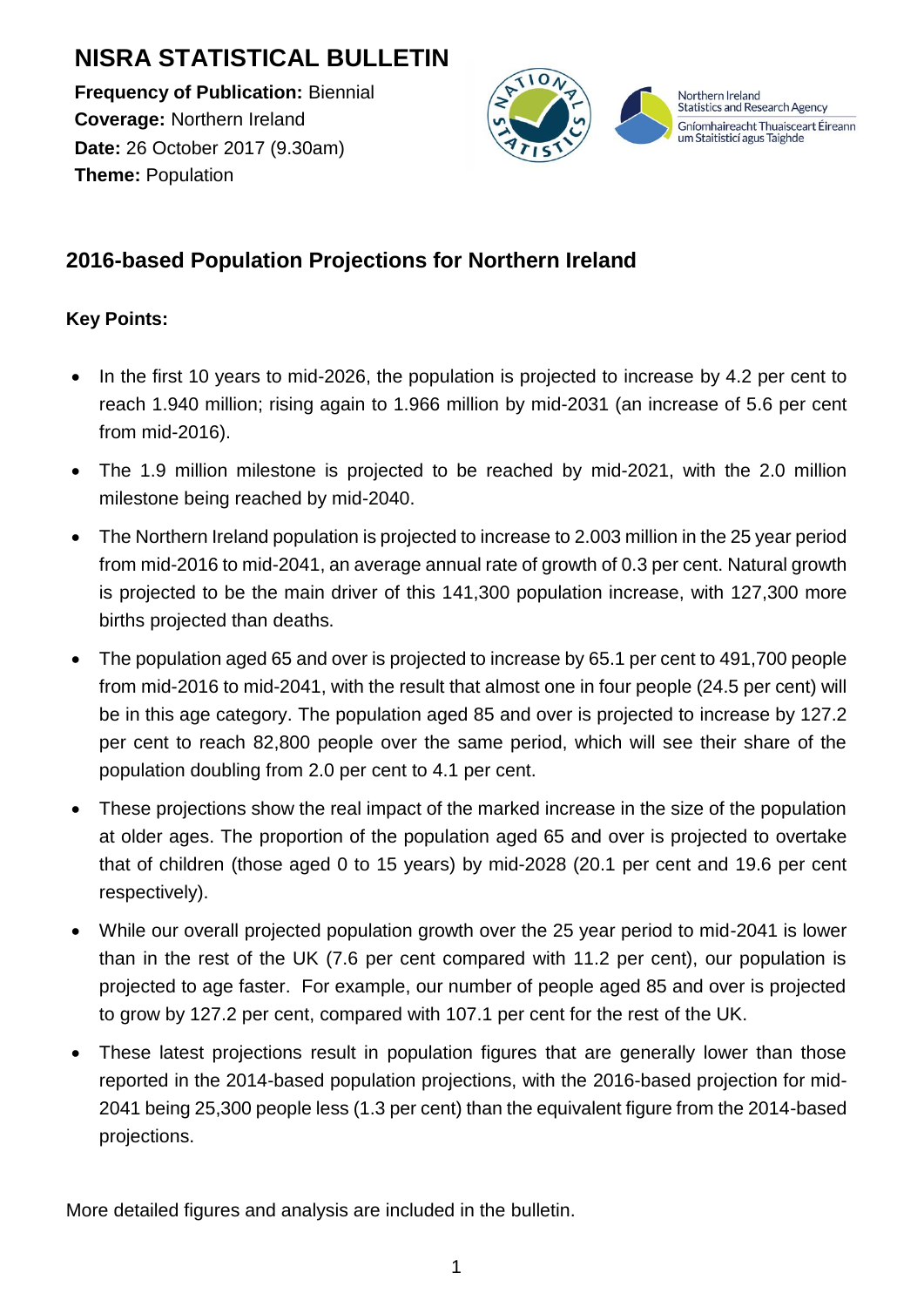# **Content**

| $\mathbf{1}$   |                                                                      |  |
|----------------|----------------------------------------------------------------------|--|
| $\overline{2}$ |                                                                      |  |
| 3              |                                                                      |  |
| $\overline{4}$ |                                                                      |  |
| 5              |                                                                      |  |
| 6              |                                                                      |  |
| $\overline{7}$ |                                                                      |  |
| 8              |                                                                      |  |
| 9              | Comparison of population projections with the Republic of Ireland 25 |  |
| 10             |                                                                      |  |
| 11             |                                                                      |  |
| 12             |                                                                      |  |
| 13             |                                                                      |  |
| 14             |                                                                      |  |
|                |                                                                      |  |

**Note: Throughout the report figures have been presented in a rounded form to ease readability. For example population figures have been presented to the nearest 100 and percentage changes have been presented to 1 decimal place. However, all calculations have been undertaken on the basis of unrounded numbers which will, in some instances, give rise to apparent discrepancies.**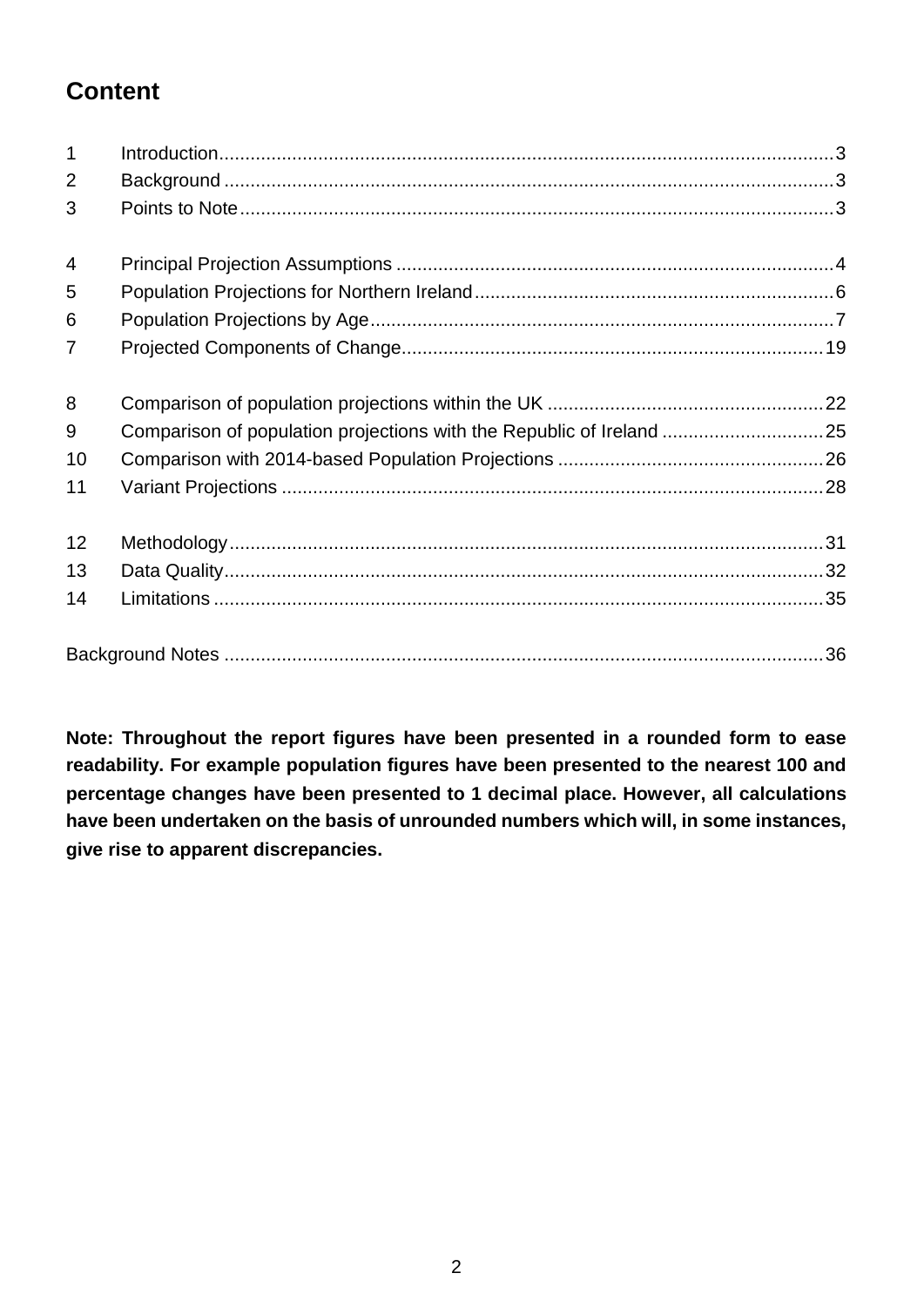## <span id="page-2-0"></span>**1 Introduction**

National population projections by age and sex are produced every two years for the UK and each of the UK constituent countries by the Office for National Statistics (ONS) on behalf of the National Statistician and the Registrars General of Scotland and Northern Ireland. Principal Projections are produced based on long-term assumptions about future fertility, mortality and migration levels, with variant projections being produced from various alternative assumptions – usually in the form of high/low variants and their combinations.

While variant projections are available (see **Section 11**), this bulletin focusses on the key findings from the 2016-based **Principal Population Projections**.

# <span id="page-2-1"></span>**2 Background**

National population projections provide an estimate of the future size and age structure of the population of Northern Ireland. Population projections are widely used in policy development in areas such as housing, healthcare and education. One such use is in projecting the growth of the population aged 65 and over in future years and how this will affect decisions in i) private and communal house planning, and ii) suitable levels of elderly health care. Population projections are also used as the base for other national statistics releases, such as population projections for areas within Northern Ireland and household projections.

These [Population Projections for Northern Ireland](https://www.nisra.gov.uk/publications/2016-based-population-projections-northern-ireland) were published on 26 October 2017. They are based on the [2016 mid-year population estimates](https://www.nisra.gov.uk/publications/2016-mid-year-population-estimates-northern-ireland) and a set of underlying demographic assumptions regarding future fertility, mortality and migration levels (see [Section 4](#page-3-0) for a summary of the applied assumptions). They replace the [2014-based projections](https://www.nisra.gov.uk/publications/2014-based-population-projections-northern-ireland) which were published in October 2015.

2016-based Population Projections for Areas within Northern Ireland are currently planned for publication in spring 2018.

### <span id="page-2-2"></span>**3 Points to Note**

## **It is important to note that these projections are not forecasts and do not attempt to predict the impact that future government policies, changing economic circumstances or other factors might have on demographic behaviour.**

When considering these projections it should be noted that their degree of reliability is closely associated with their proximity to the base year (mid-2016). For example, long-term fertility assumptions are applied to a female population that hasn't been born yet in mid-2016, which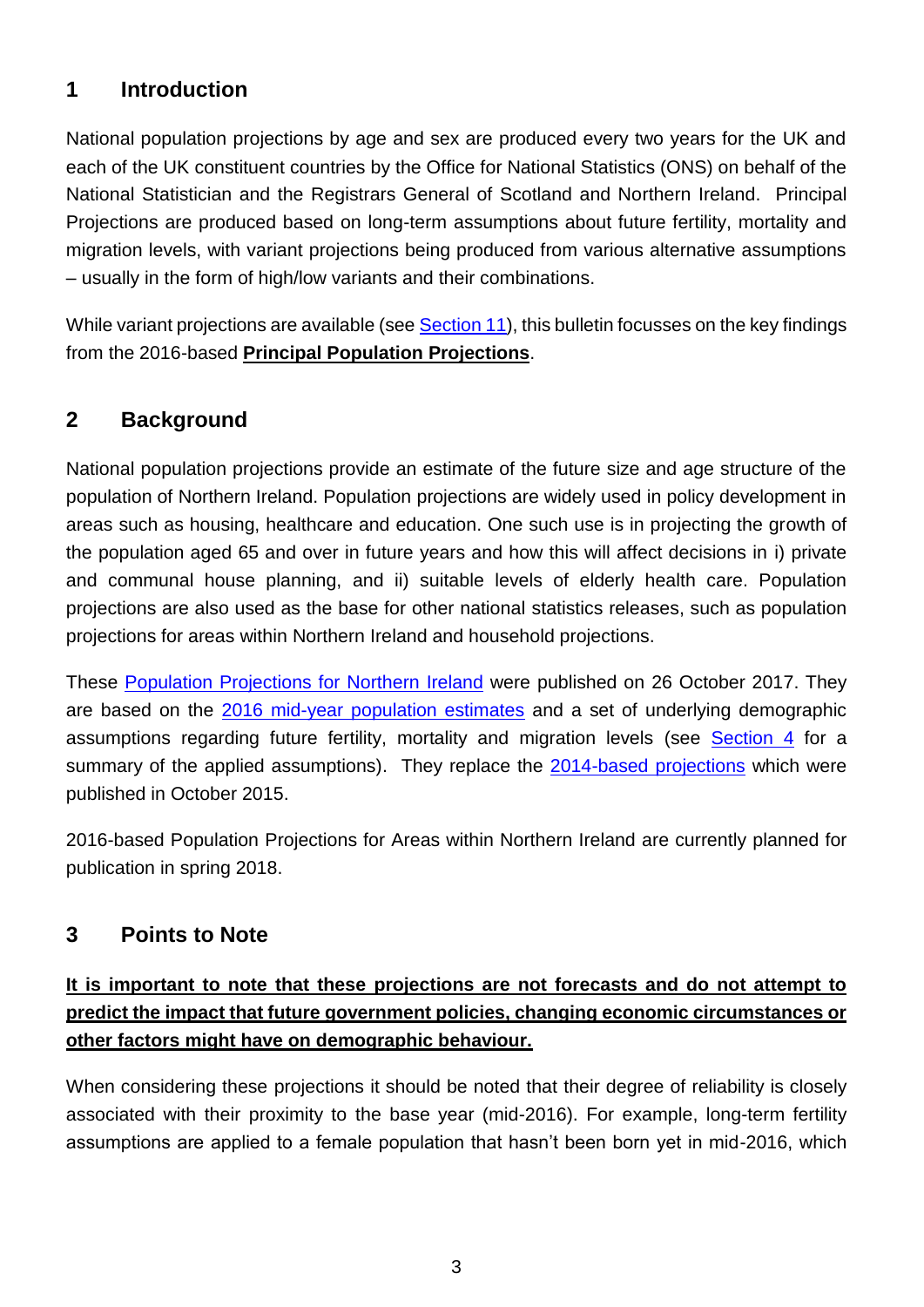affects the number of births in the long run. Therefore, this bulletin will focus mainly on the intermediate projections in the 15 and 25 year<sup>1</sup> periods to mid-2031 and mid-2041.

Since there are many years within the projection period, tables within this bulletin will be limited to five year intervals in order to concisely present the statistics. However, the information may also be extended to include years of particular interest where, for example, trends reach a maximum or minimum.

# <span id="page-3-0"></span>**4 Principal Projection Assumptions**

l

The assumptions summarised below relate to those applied to the principal projection. Variant projections are also available, with further information provided in [Section 11](#page-27-0) of this bulletin.

Population projections are by definition based on long-term assumptions about future fertility, mortality and migration levels. Further information on the assumptions inherent in these projections is available in [Section 12](#page-30-0) of this bulletin. However, in summary the main assumptions are:

- Fertility In the long-term, the hypothetical woman will have 2.00 children in her life time.
- Mortality In the long-term, improvements in mortality rates are projected to be around 1.2 per cent per annum.
- Migration<sup>2</sup> Net international migration will continue from observed levels in the year ending mid-2016 (i.e. 1,500 inflows) throughout the projection period.

These long-term assumptions are applied in order to calculate the projected number of births, deaths, and net migration occurring each year in the projection period. However, there is a transition period for fertility, mortality and migration to gradually move from current levels to the long-term assumptions.

Figure 1 shows that throughout the projection period both the number of births and deaths (and the difference between them - i.e. natural change), are projected to considerably exceed total net-migration. As such, overall population growth is projected to be mainly due to natural change with the projected number of births exceeding the projected number of deaths. For example, over the 25 year period between mid-2016 and mid-2041, the number of births is projected to exceed the number of deaths by 127,300.

<sup>1</sup> NISRA has incorporated projections on a 25 year period in order to align with [projections across the rest of the](https://www.ons.gov.uk/peoplepopulationandcommunity/populationandmigration/populationprojections)  [UK.](https://www.ons.gov.uk/peoplepopulationandcommunity/populationandmigration/populationprojections)

<sup>&</sup>lt;sup>2</sup> These assumptions are based on recent trends in migration and do not attempt to predict the impact of the UK leaving the EU.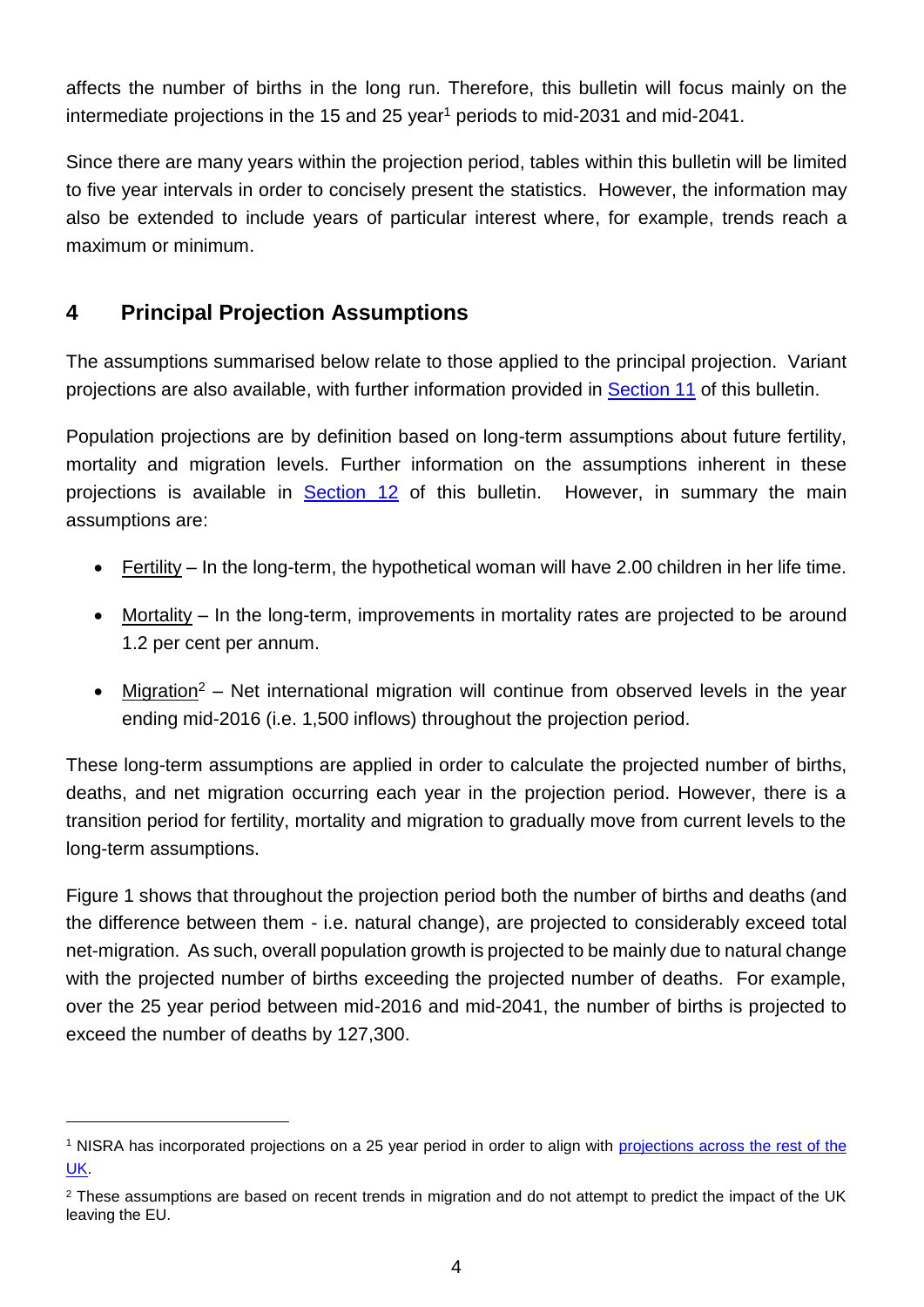In terms of overall net migration, in the 25 years to mid-2041 there is projected to be an average annual net migration gain of 600 people. This differs from the net migration assumption above of +1,500 people per year because the assumption only relates to long-term international migration. Overall net migration also accounts for migration between Northern Ireland and the rest of the UK $3$ .

Within the 25 year projection period to mid-2041 there is projected to be an average annual net loss of 900 people to the UK, which when combined with the assumption of +1,500 people due to net international migration gives an overall average annual net migration gain of 600 people.





[Download Chart](https://www.nisra.gov.uk/publications/2016-based-population-projections-northern-ireland-statistical-bulletin-charts) (XLS Format 174KB)

l

<sup>&</sup>lt;sup>3</sup> Migration projections relating to flows to/from the rest of the UK are calculated by applying rates to the overall projected populations each year.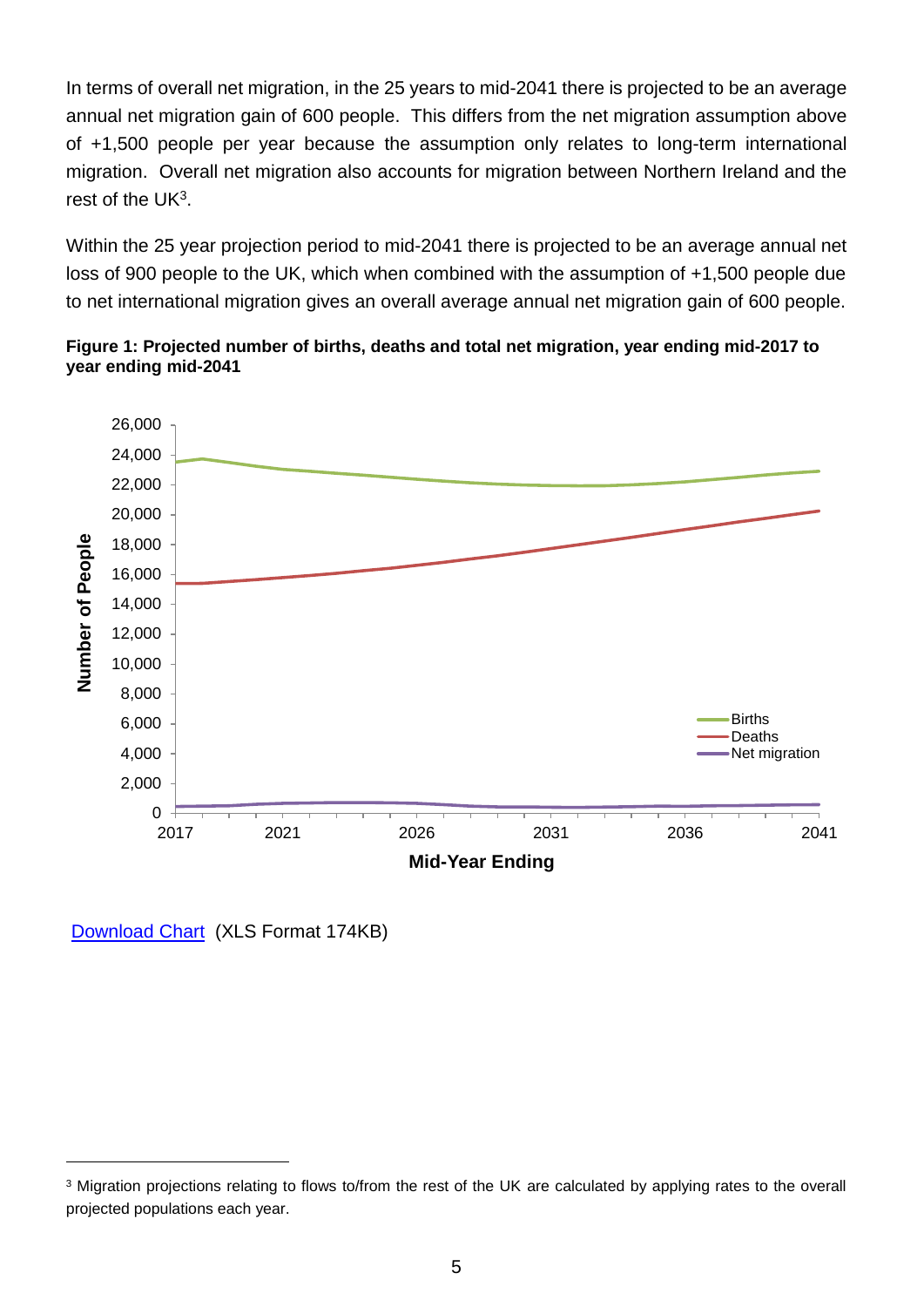# <span id="page-5-0"></span>**5 Population Projections for Northern Ireland**

In mid-2016, the population in Northern Ireland was estimated to be 1.862 million people. The population projections show that this is projected to rise by 141,300 people to reach 2.003 million over the next 25 years to mid-2041 (see Figure 2). This equates to a 7.6 per cent increase, which is equivalent to an average annual growth rate of 0.3 per cent. By way of contrast, over the past 25 years (mid-1991 to mid-2016) the population grew by 254,800 people (15.9 per cent) which is equivalent to an average annual growth rate of 0.6 per cent.

Over the next 15 years from mid-2016 to mid-2031, the population in Northern Ireland is projected to increase by 104,000 people to 1.966 million. This equates to a 5.6 per cent increase, which is equivalent to an average annual growth rate of 0.4 per cent. As such, annual population growth is projected to slow down largely due to the gap between the number of births and the number of deaths narrowing.

#### **Figure 2: Population of Northern Ireland, estimated and projected, mid-1991 to mid-2041 (nonzero y-axis)**



#### [Download Chart](https://www.nisra.gov.uk/publications/2016-based-population-projections-northern-ireland-statistical-bulletin-charts) (XLS Format 225KB)

The population of Northern Ireland is projected to reach 1.9 million people by mid-2021, with the 2 million milestone being reached by mid-2040. In the year ending mid-2028, annual population growth is projected to fall below 0.3 per cent for the first time since mid-2000, due to a falling number of births and rising deaths as a result of an ageing population.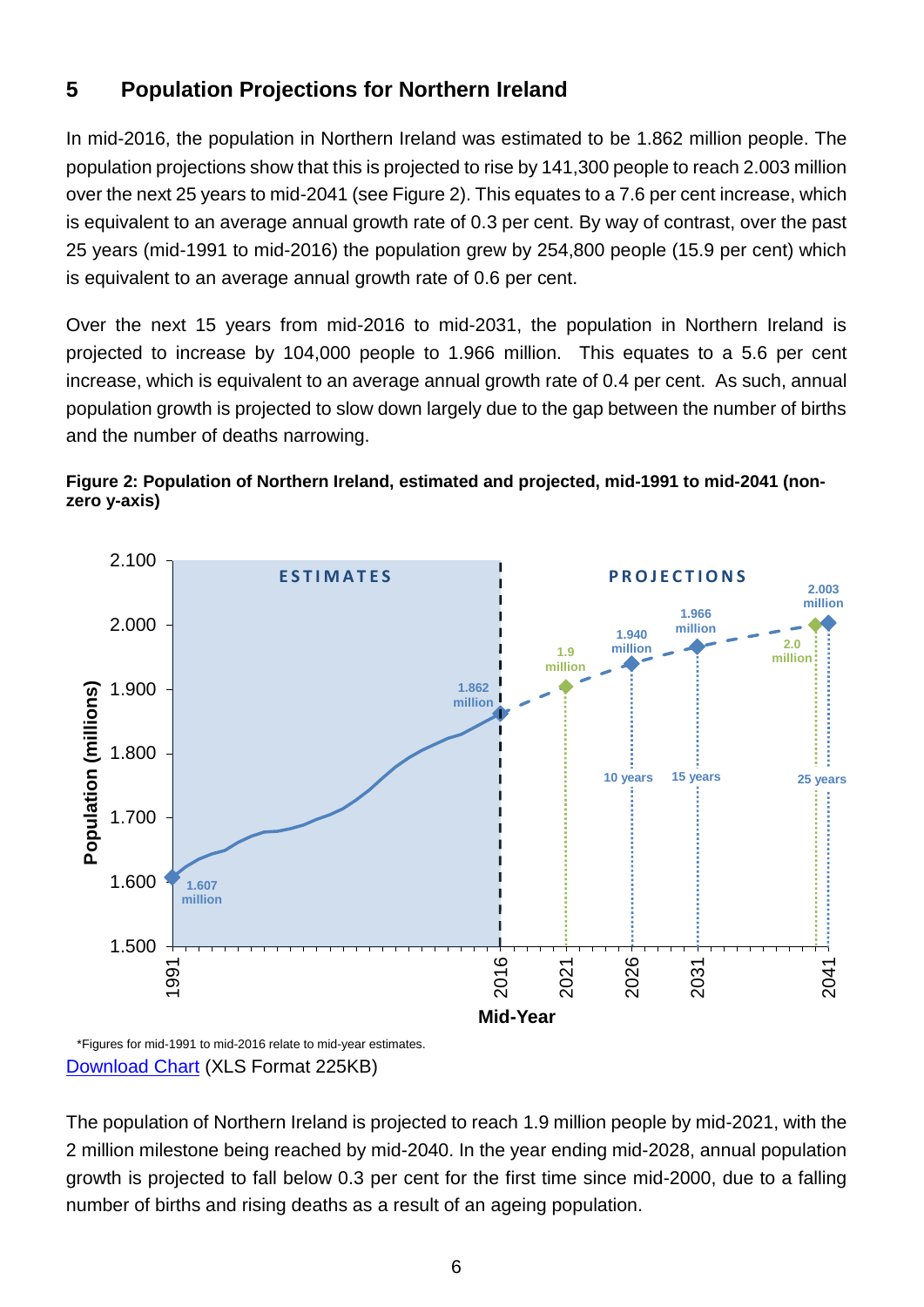# <span id="page-6-0"></span>**6 Population Projections by Age**

As well as a projected growth in the overall numbers of people in Northern Ireland over the 25 year projection period, the age structure of the population is also projected to change.

Figure 3 below shows the projections for those aged 0 to 15 years (i.e. children), those aged 16 to 64 years and for those aged 65 and over.





\*Figures for mid-2016 relate to mid-year estimates. [Download Chart](https://www.nisra.gov.uk/publications/2016-based-population-projections-northern-ireland-statistical-bulletin-charts) (XLS Format 178KB)

While the number of children and people aged 16 to 64 are both projected to decrease over the next 25 years, the number of people aged 65 and over is projected to increase. Figure 3a shows that from mid-2028 onwards, there is projected to be more people aged 65 and over than children, with the gap projected to widen.

Between mid-2016 and mid-2041, the population aged 65 and over is projected to increase by 65.1 per cent to reach 491,700 people. By mid-2041, it is projected that almost one in four of the population (24.5 per cent) will be aged 65 and over, whereas 18.2 per cent will be children (see Figure 3b).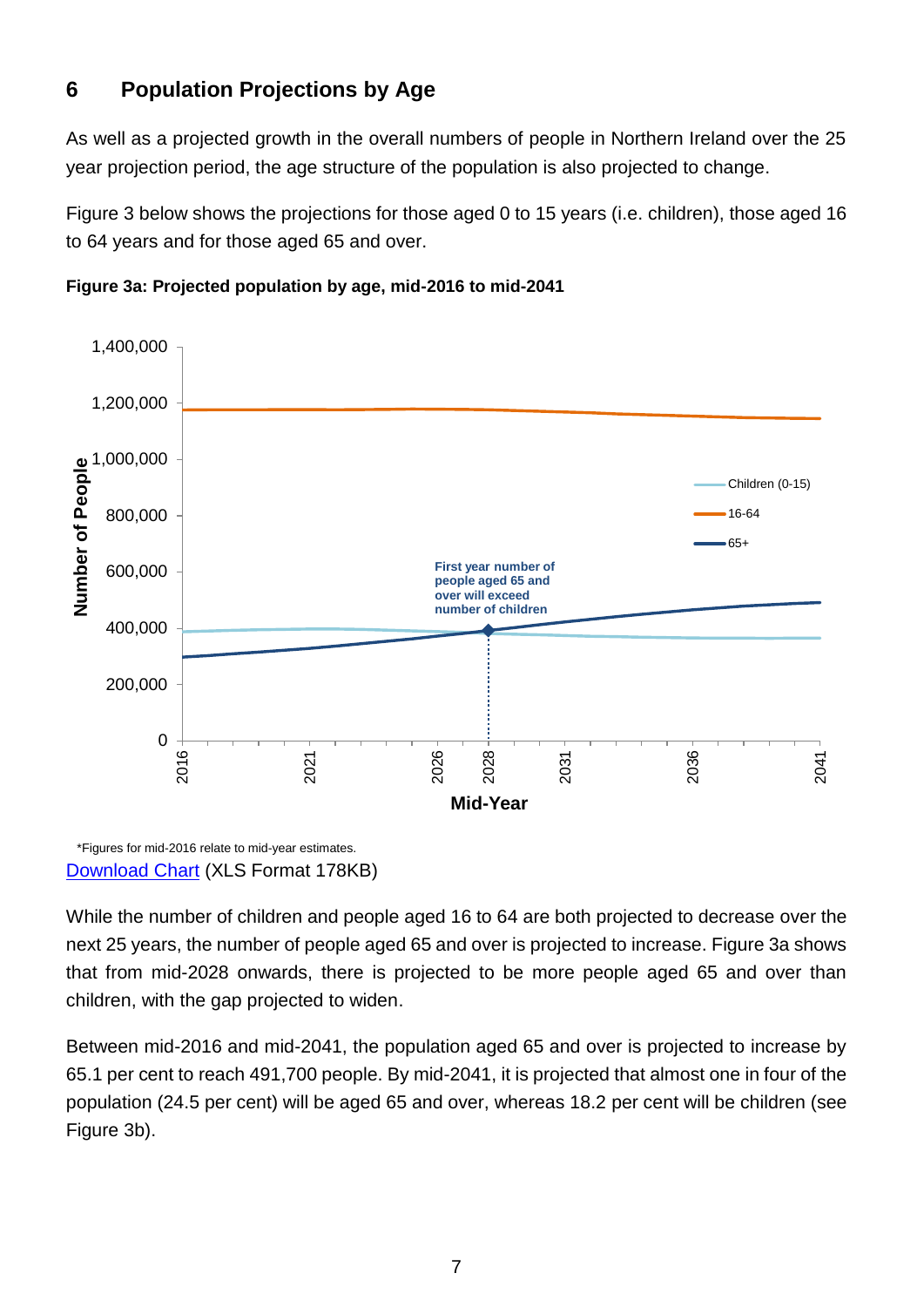



\*Figures for mid-2016 relate to mid-year estimates. [Download Chart](https://www.nisra.gov.uk/publications/2016-based-population-projections-northern-ireland-statistical-bulletin-charts) (XLS Format 173KB)

The projected change in age distribution over the 25 year projection period can be illustrated in a population pyramid (see Figure 4<sup>4</sup>), which shows the estimated mid-2016 and projected mid-2041 population by single year of age and sex.

Each bar in the pyramid represents a single year of age and the length of the bar relates to the number of people of that age and gender in the population. The horizontal bars represent the estimated population of mid-2016 and the lines represent the projected population for mid-2041.

l

<sup>&</sup>lt;sup>4</sup> An **[Interactive Population Pyramid](http://www.ninis2.nisra.gov.uk/InteractiveMaps/Population/Population%20Pyramids/Projections_1986-2066/Pop_Pyramid_October2017.html)** is also available.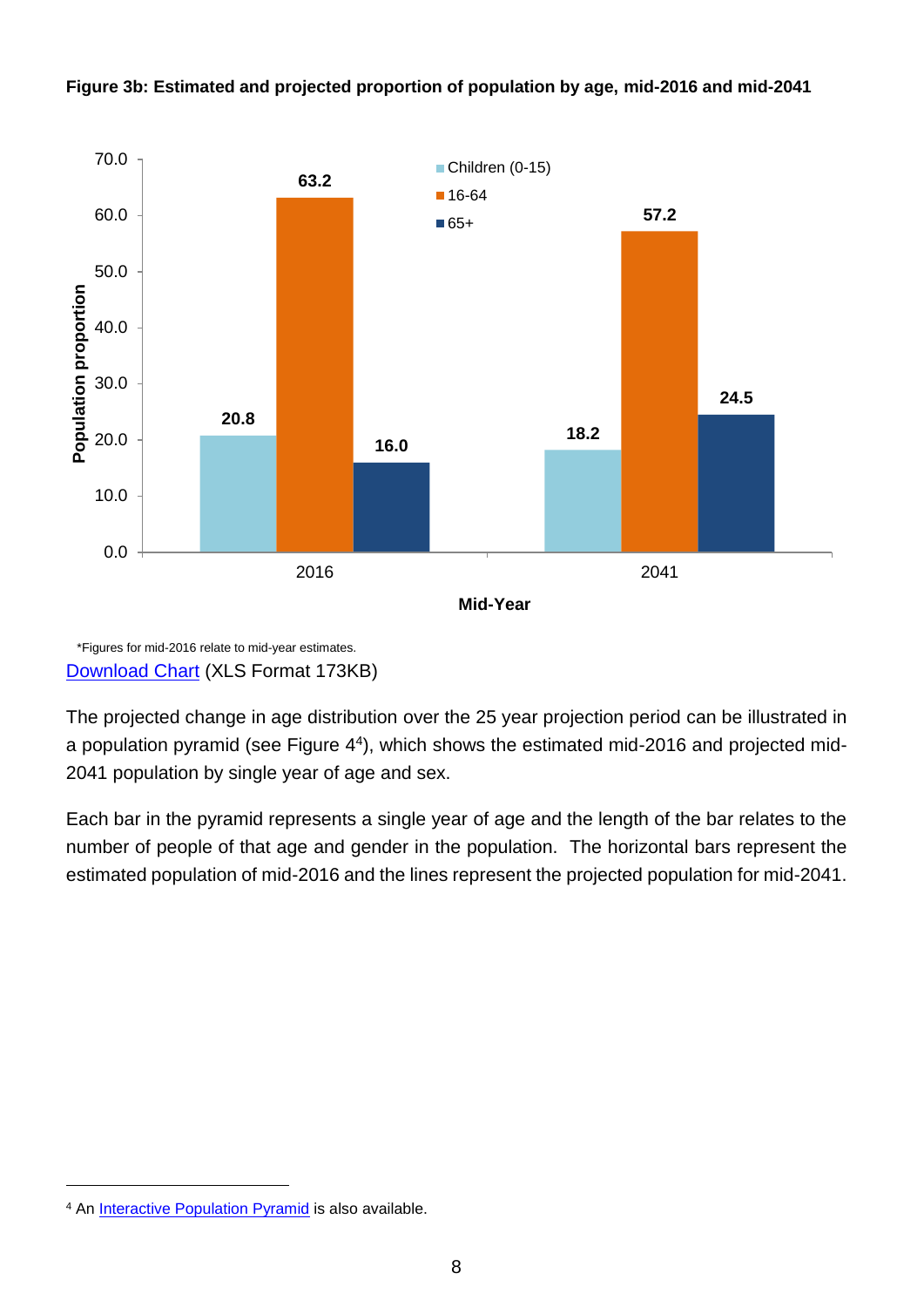

**Figure 4: Estimated and projected population by age and sex, mid-2016 and mid-2041**

[Download Chart](https://www.nisra.gov.uk/publications/2016-based-population-projections-northern-ireland-statistical-bulletin-charts) (XLS format – 221Kb)

l

Figure 4 shows that the age profile of both the male and female population is projected to get older by mid-2041. Furthermore, an ageing population is also evident through the projected rise in the median age<sup>5</sup> from 38.3 years in mid-2016 to 43.5 years by mid-2041.

Figure 4 can also be used to illustrate the projected progression of the population as they age from mid-2016 to mid-2041. For example, those aged between 40 and 50 in mid-2016 (and therefore aged between 65 and 75 by mid-2041) have been identified for reference. The change in shape of the population pyramid to a more rectangular outline is evidence of an ageing population.

In terms of gender, although the life expectancy of females continues to be higher than that of males on average, the gap is closing, with the life expectancy of males projected to increase

<sup>5</sup> Median age is the age at which half of the population is older and half the population is younger.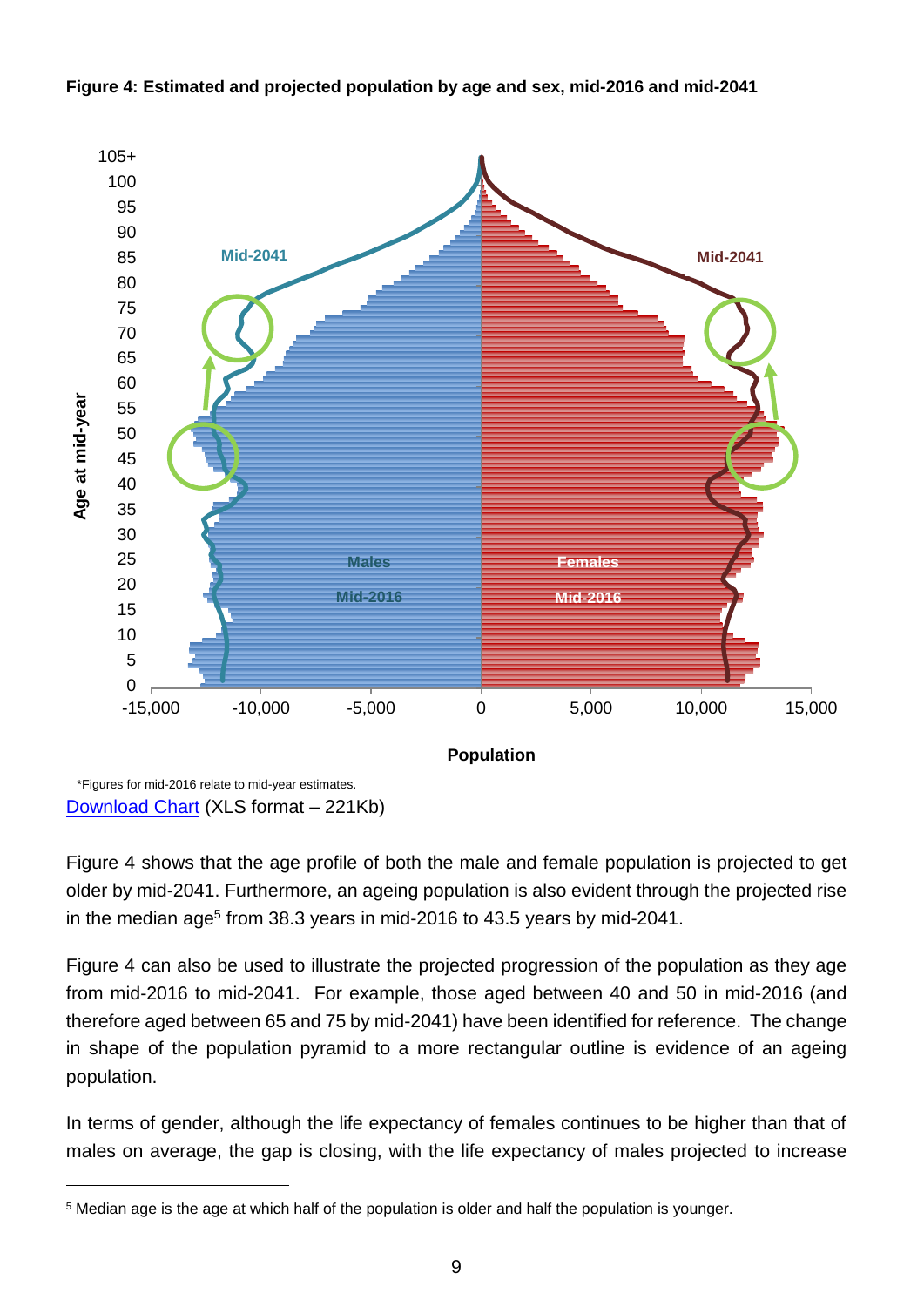from 79.0 years at birth in the year ending mid-2017, to 82.8 years at birth in the year ending mid-2041. This projected increase of 3.7 years for males marginally exceeds that for females (3.3 years over the same period). By mid-2041 it is projected that males will account for 42.9 per cent of the population aged 85 and over, rising from an estimated 33.2 per cent in mid-2016.

In general, the male population is projected to increase by more than the female population over the 25 year projection period (8.5 per cent for males and 6.7 per cent for females). This is reflected in the increase in the male/female sex ratio which is projected to increase from 96.7 males per 100 females to 98.3 over the 25 year period in question.

#### **6.1 Children**

In mid-2016 the number of children (i.e. those aged 0 to 15) was estimated to be 388,000 which represented 20.8 per cent of the population. The projections show that the population of children is projected to increase by 9,800 people in the 6 year period from mid-2016 to mid-2022, before decreasing by 23,300 people to mid-2031 and then by a further 9,100 people to mid-2041. Overall there is projected to be a 5.8 per cent decrease in the number of children over the 25 year period mid-2016 to mid-2041, with the population share decreasing from 20.8 per cent to 18.2 per cent (see Table 1).

| Mid-year | Number of<br><b>Children</b> | <b>Population</b><br><b>Proportion</b> | <b>Change from</b><br>Mid-2016 | <b>Total</b><br><b>Population</b> |
|----------|------------------------------|----------------------------------------|--------------------------------|-----------------------------------|
| 2016     | 388,000                      | 20.8                                   |                                | 1,862,100                         |
| 2021     | 397,600                      | 20.9                                   | 25                             | 1,904,200                         |
| 2022     | 397,800                      | 20.8                                   | 2.5                            | 1,911,900                         |
| 2026     | 388,600                      | 20.0                                   | O 1                            | 1,939,700                         |
| 2031     | 374,400                      | 19 N                                   | $-3.5$                         | 1,966,200                         |
| 2036     | 366,000                      | 18.4                                   | -57                            | 1,986,200                         |
| 2041     | 365,400                      | 18.2                                   | -5.8                           | 2,003,400                         |

**Table 1: Projected population of Children, mid-2016 to mid-2041**

\*Figures for mid-2016 relate to mid-year estimates. **[Download Table](https://www.nisra.gov.uk/publications/2016-based-population-projections-northern-ireland-statistical-bulletin-charts) (XLS Format 167KB)** 

The number of deaths among children is projected to remain at around 100 per annum throughout the 25 year period. While there is projected to be a year-on-year net inflow of children in the projection period due to migration, this net inward migration is projected to decrease from 1,300 in the year ending mid-2017, to 1,100 in the year ending mid-2041. The relatively minimal role that deaths and net-migration have on the change in projections of children from year to year can be seen in Figure 5, where the red and purple lines follow a broadly level trend.

Since deaths are projected to have relatively little impact over the next 25 years, the projected change in the population of children during the projection period can be mainly attributed to (i)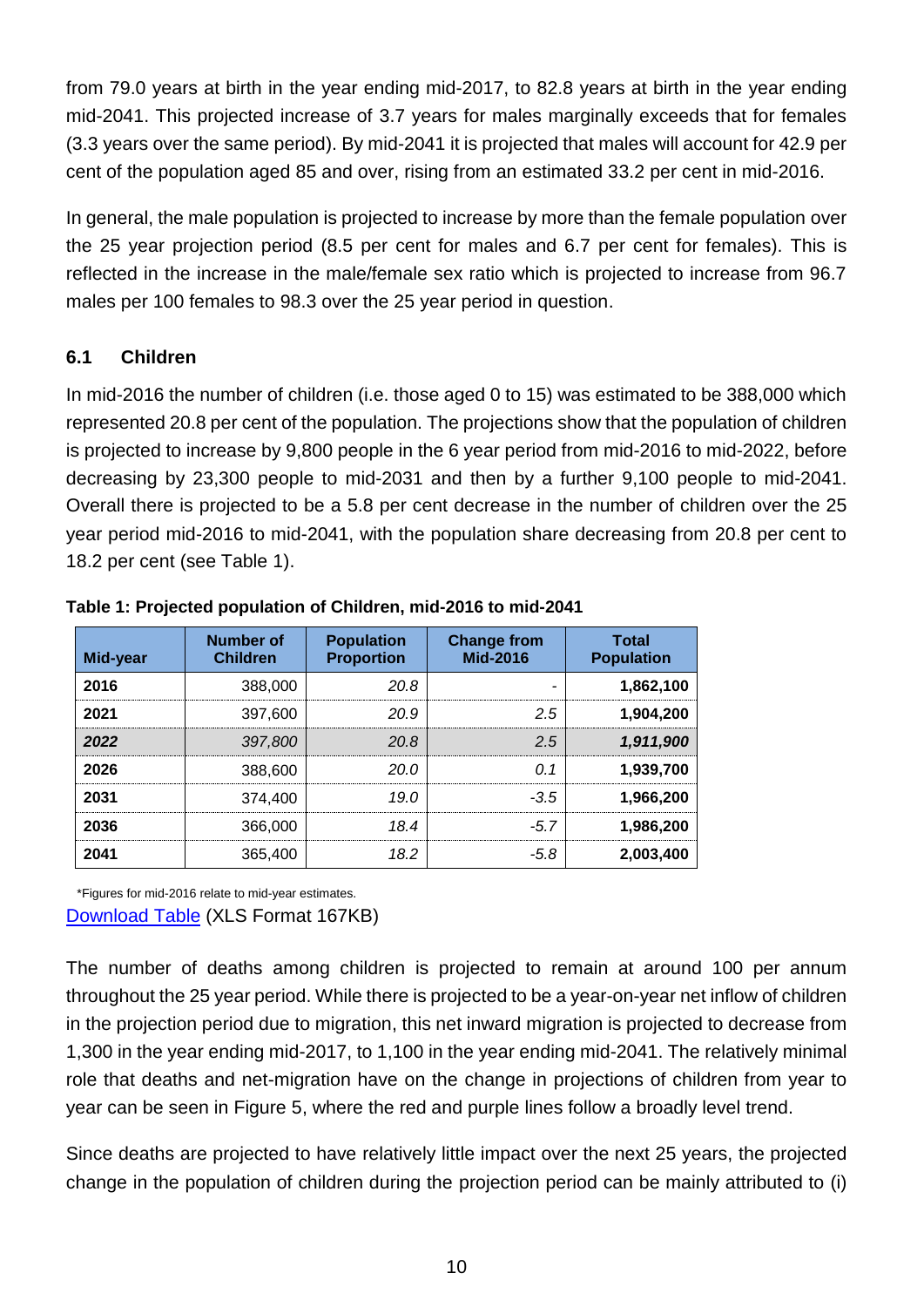the number of babies born each year minus the number of people turning 16 each year – referred to as "net age group change" and (ii) net inward migration of around 1,100 people per annum.

This is demonstrated in Figure 5 where the projected trend in "net age group change" closely follows the projected population change in children over the 25 year period.





\*Net Age Group Change is defined as those 'ageing into' the age group (i.e. Births) minus those 'ageing out' (i.e. those turning 16). [Download Chart](https://www.nisra.gov.uk/publications/2016-based-population-projections-northern-ireland-statistical-bulletin-charts) (XLS Format 210KB)

A combination of positive "net age group change" and net inward migration sees the projected population of children increase from 388,000 in mid-2016 to 397,800 by mid-2022. From mid-2022 onwards the projected number of children starts to decline to a low of 364,800 in mid-2039, largely due to the number of people "ageing out" exceeding the combination of births and net inward migration, before recovering slightly to 365,400 between mid-2039 and mid-2041.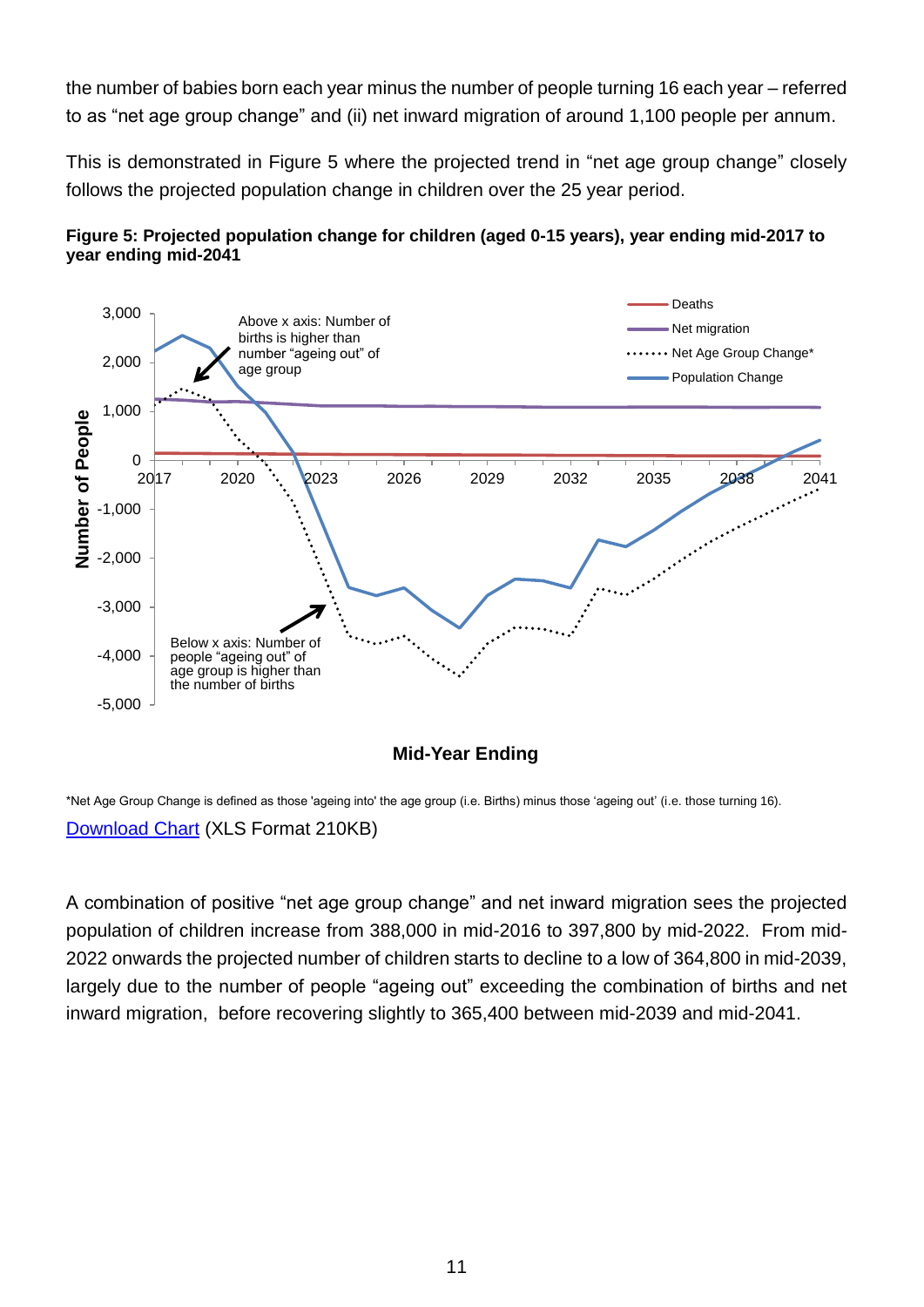### **6.2 People Aged 16 to 64**

In mid-2016 the number of people aged 16 to 64 was estimated to be 1,176,400 which represented 63.2 per cent of the population. The projections show that the population of those aged 16 to 64 is projected to increase by 3,100 people in the 9 year period from mid-2016 to mid-2025, before decreasing by 10,600 people to mid-2031 and then by a further 22,600 people to mid-2041. Overall, a 2.6 per cent decrease in the number of people aged 16 to 64 over is projected during the 25 year period mid-2016 to mid-2041, with their population share decreasing by six percentage points from 63.2 per cent to 57.2 (see Table 2).

| Mid-year | <b>Number aged</b><br>16-64 | <b>Population</b><br><b>Proportion</b> | <b>Change from</b><br>Mid-2016 | <b>Total</b><br><b>Population</b> |
|----------|-----------------------------|----------------------------------------|--------------------------------|-----------------------------------|
| 2016     | 1.176.400                   | 63.2                                   |                                | 1,862,100                         |
| 2021     | 1.177.500                   | 61.8                                   | 0.1                            | 1,904,200                         |
| 2025     | 1.179.500                   | 61.0                                   | 0.3                            | 1,933,300                         |
| 2026     | 1,178,900                   | 60 B                                   | 02                             | 1,939,700                         |
| 2031     | 1.168.900                   | 59.5                                   | -0.6                           | 1,966,200                         |
| 2036     | 1.154.500                   | 58.1                                   | -19                            | 1.986.200                         |
| 2041     | 1.146.300                   | 57.2                                   | $-2.6$                         | 2,003,400                         |

**Table 2: Projected population of people aged 16 to 64, mid-2016 to mid-2041**

\*Figures for mid-2016 relate to mid-year estimates. [Download Table](https://www.nisra.gov.uk/publications/2016-based-population-projections-northern-ireland-statistical-bulletin-charts) (XLS Format 174KB)

Over the projection period, the projected numbers of those aged 16 to 64 are affected by (i) an average annual net loss of 700 people due to migration and (ii) a decreasing number of deaths among people aged 16 to 64 (falling from 2,500 in the year ending mid-2017 to 1,800 in the year ending mid-2041; a decrease of 28.9 per cent).

As might be expected though, the projections closely follow the trend of the difference between the number of people "ageing into" and "ageing out of" this age group (i.e. those turning 16 and those turning 65 respectively).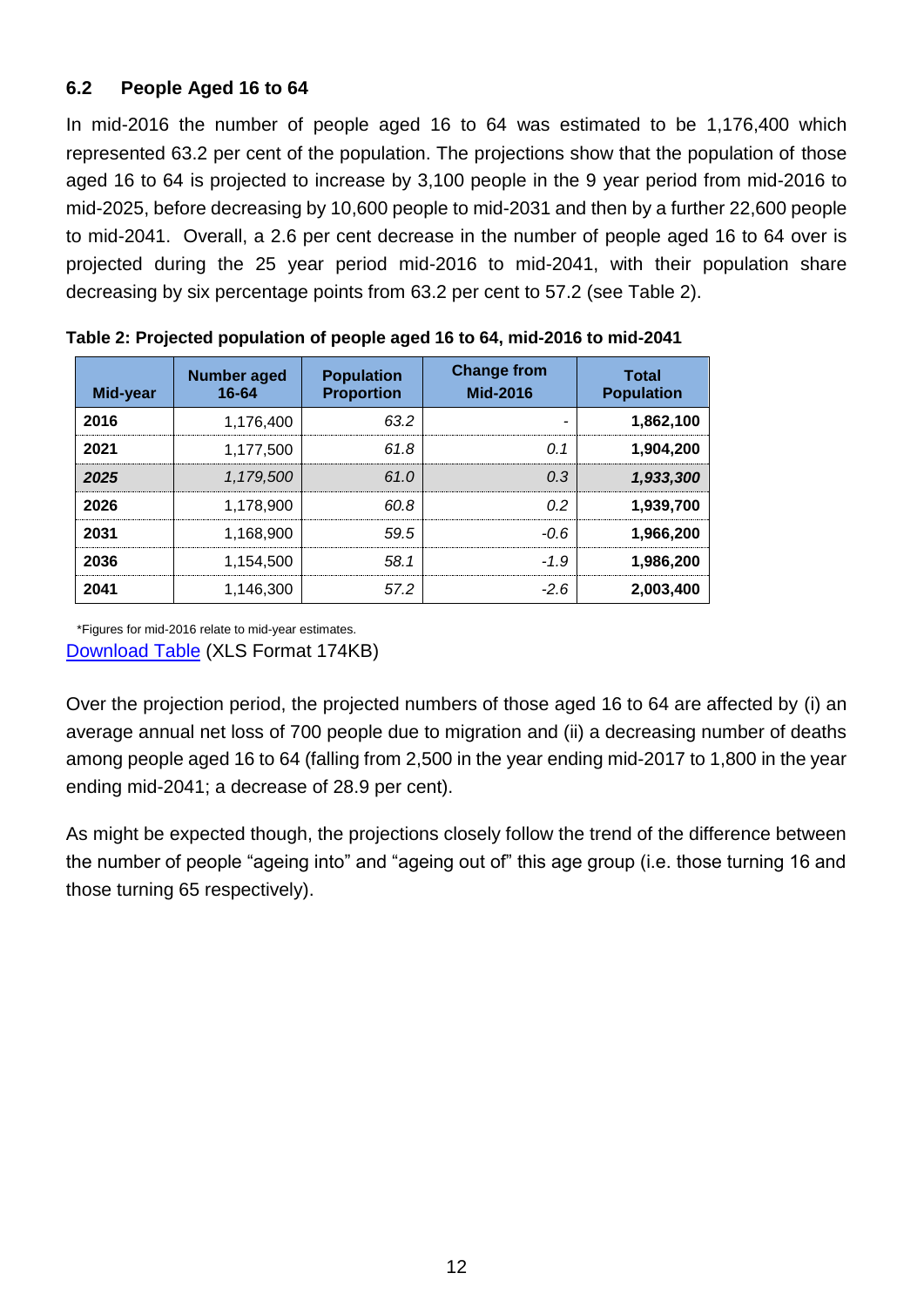

#### **Figure 6: Projected population change for people aged 16-64, year ending mid-2017 to year ending mid-2041**

**Mid year Ending**

\*Net Age Group Change is defined as those ageing into the age group (i.e. those turning 16) minus those 'ageing out' (i.e. those turning 65). [Download Chart](https://www.nisra.gov.uk/publications/2016-based-population-projections-northern-ireland-statistical-bulletin-charts) (XLS Format 227KB)

Projected increases in the number of people ageing out of the 16 to 64 age group means that there will, in turn, be increases in the number of people ageing into the age group of those aged 65 and over. This, along with a general decrease in the population aged under 65, is indicative of an ageing population over the projection period.

#### **6.3 People Aged 65 and Over**

In mid-2016 the number of people aged 65 and over was estimated to be 297,800 which represented 16.0 per cent of the population. The projections show that the population of those aged 65 and over is projected to increase continually over the projection period. By mid-2031 the population aged 65 and over is projected to increase by 125,100 to 422,800 people, increasing by a further 68,900 to 491,700 people by mid-2041. In the 25 years to mid-2041, the population aged 65 and over is projected to have increased by 65.1 per cent, increasing its population share to 24.5 per cent (see Table 3). Interestingly, the number of people aged 65 and over is projected to exceed the number of children from mid-2028 onwards.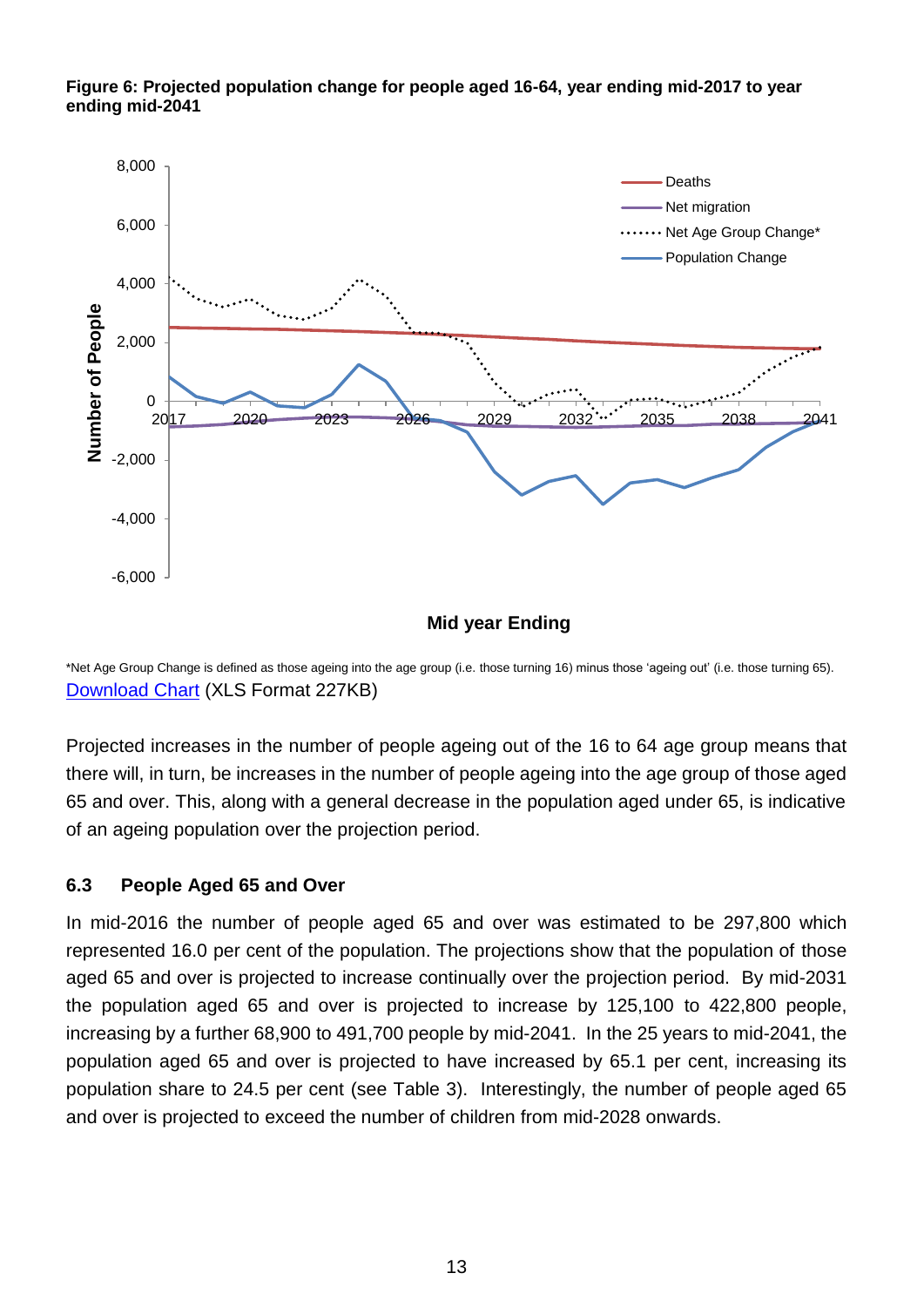| Mid-year | <b>Number aged</b><br>65 and over | <b>Population</b><br><b>Proportion</b> | <b>Change from</b><br>Mid-2016 | <b>Total</b><br><b>Population</b> |
|----------|-----------------------------------|----------------------------------------|--------------------------------|-----------------------------------|
| 2016     | 297,800                           | 16.0                                   | -                              | 1,862,100                         |
| 2021     | 329.100                           | 17.3                                   | 10.5                           | 1,904,200                         |
| 2026     | 372.300                           | 19.2                                   | 25.0                           | 1,939,700                         |
| 2028     | 392.100                           | 20.1                                   | .317                           | 1,951,300                         |
| 2031     | 422,800                           | 21.5                                   | 42.0                           | 1.966.200                         |
| 2036     | 465.700                           | 234                                    | 56.4                           | 1,986,200                         |
| 2041     | 491,700                           | 24.5                                   | 65.1                           | 2,003,400                         |

**Table 3: Projected population of people aged 65 and over, mid-2016 to mid-2041**

\*Figures for mid-2016 relate to mid-year estimates. [Download Table](https://www.nisra.gov.uk/publications/2016-based-population-projections-northern-ireland-statistical-bulletin-charts) (XLS Format 167KB)

Over the 25 year projection period from mid-2016 to mid-2041, migration accounts for less than three per cent of the total increase of people aged 65 and over. Therefore, the population growth is due to more people ageing into this age group than deaths (see Figure 7).





\*Net Age Group Change is defined as those ageing into the age group (i.e. those turning 65). [Download Chart](https://www.nisra.gov.uk/publications/2016-based-population-projections-northern-ireland-statistical-bulletin-charts) (XLS Format 221KB)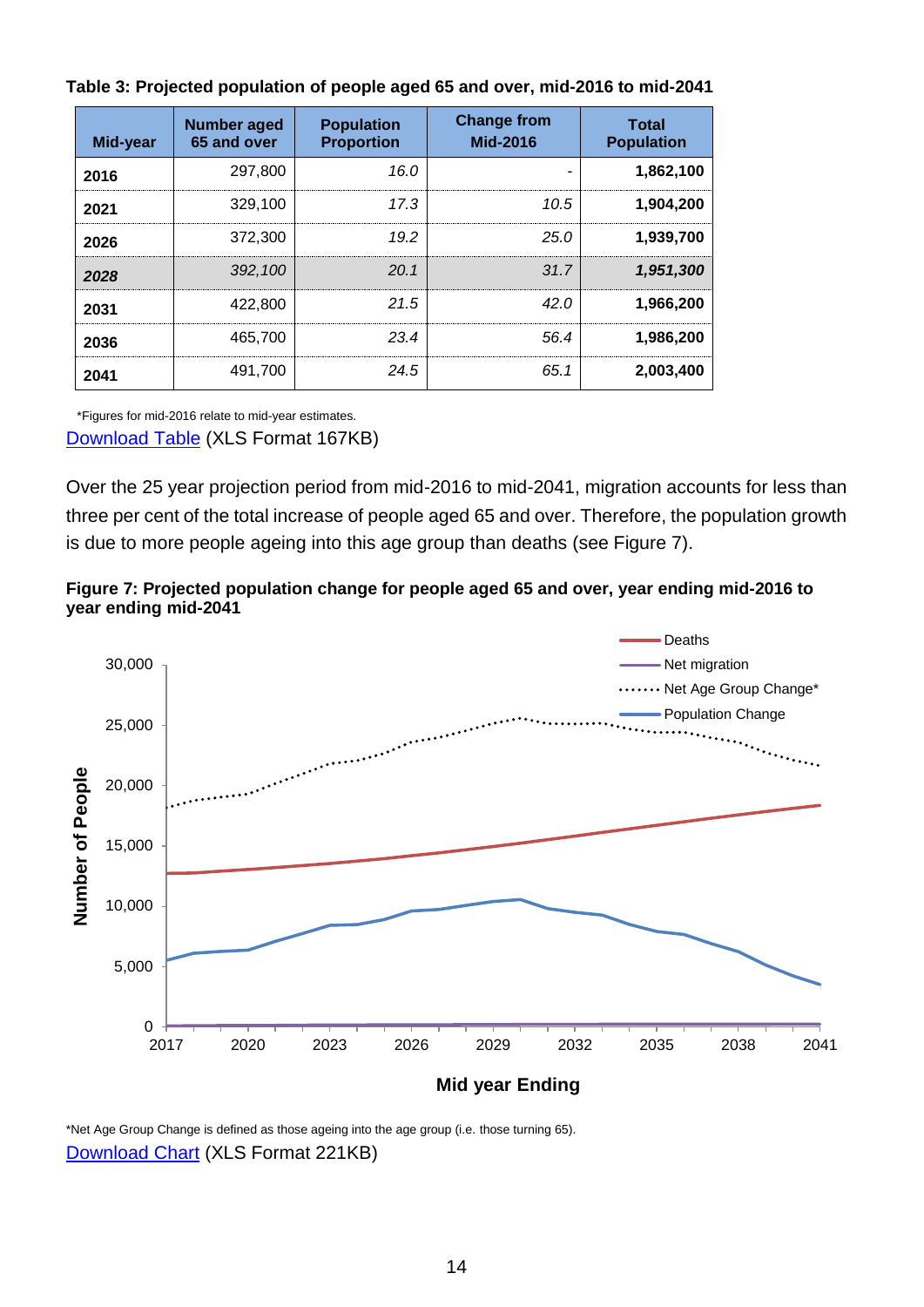### **6.4 People Aged 85 and Over**

In mid-2016 the number of people aged 85 and over was estimated to be 36,500 which represented 2.0 per cent of the population. The projections show that the population of those aged 85 and over is projected to increase continually over the projection period. By mid-2031 the population aged 85 and over is projected to increase by 23,800 to 60,300 people, increasing by a further 22,600 to 82,800 people by mid-2041. In the 25 years to mid-2041, the population aged 85 and over is projected to have increased by 127.2 per cent, increasing its population share to 4.1 per cent. By mid-2037, it is projected that there will be more than twice as many people aged 85 and over than was the case in mid-2016 (see Table 4).

| Mid-year | <b>Number aged</b><br>85 and over | <b>Population</b><br><b>Proportion</b> | <b>Change from</b><br>Mid-2016 | <b>Total</b><br><b>Population</b> |
|----------|-----------------------------------|----------------------------------------|--------------------------------|-----------------------------------|
| 2016     | 36,500                            | 2.0                                    |                                | 1,862,100                         |
| 2021     | 41.100                            | 22                                     | 12.8                           | 1,904,200                         |
| 2026     | 47.900                            | 2.5                                    | .314                           | 1,939,700                         |
| 2031     | 60,300                            | 3.1                                    | 65.3                           | 1,966,200                         |
| 2036     | 72,600                            | 37                                     | 99.0                           | 1,986,200                         |
| 2037     | 74.300                            | 3 Z                                    | 103.9                          | 1,989,800                         |
| 2041     | 82,800                            | 4.1                                    | 127.2                          | 2,003,400                         |

**Table 4: Projected population of people aged 85 and over, mid-2016 to mid-2041**

\*Figures for mid-2016 relate to mid-year estimates. [Download Table](https://www.nisra.gov.uk/publications/2016-based-population-projections-northern-ireland-statistical-bulletin-charts) (XLS Format 171KB)

It is interesting to note that in mid-1999 the estimated number of people aged 85 and over was almost the same as the number of births in that year, while by mid-2024 (25 years later) there is projected to be twice as many people aged 85 and over than the number of births. Looking further ahead, it is projected to be only another nine years later (i.e. by mid-2033) before the number of people aged 85 and over becomes almost three times the number of births. These relationships between the number of births and the older population give a further indication of the ageing population of Northern Ireland.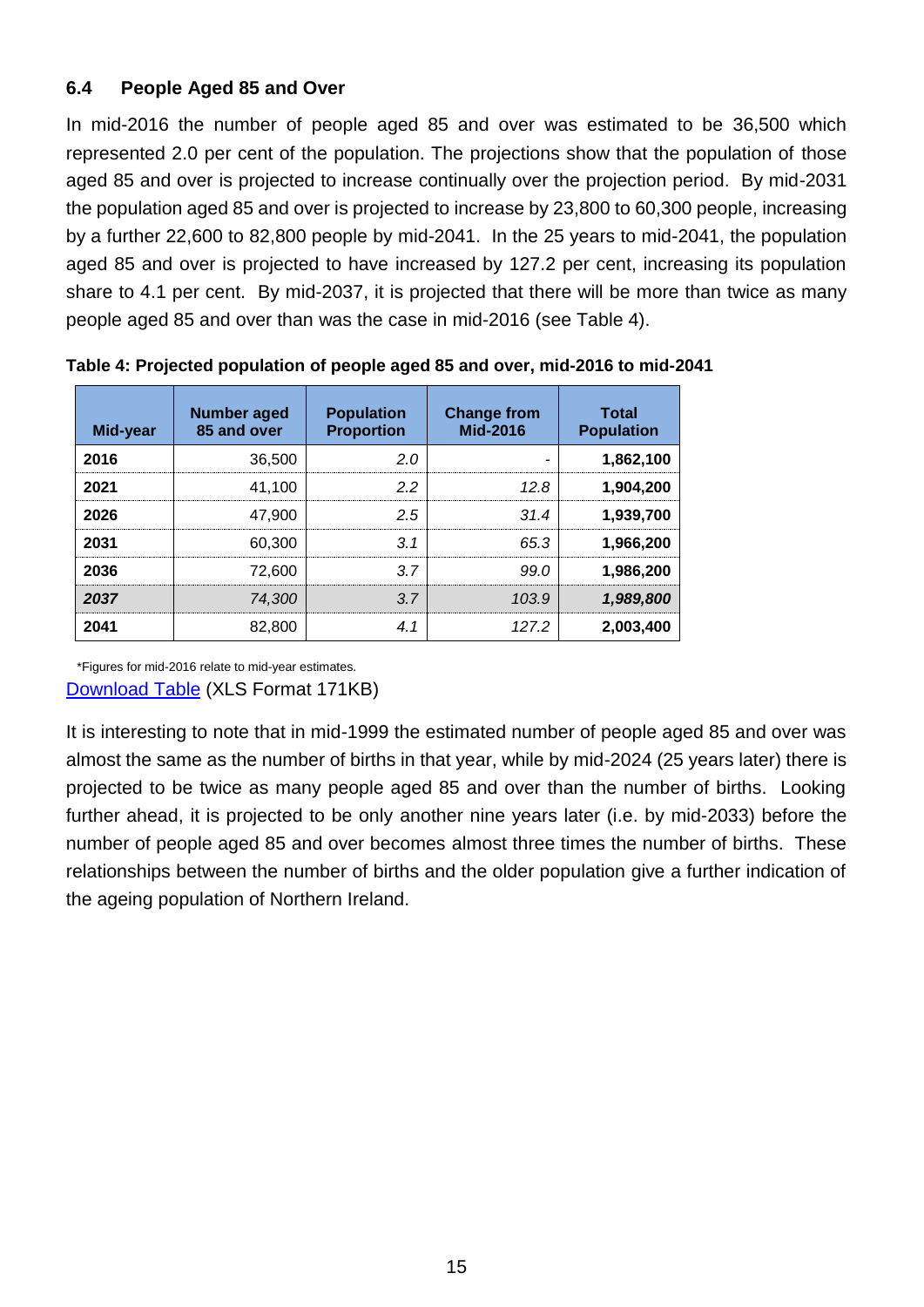#### **Figure 8: Projected population aged 85 and over alongside the number of births, years ending mid-1999, mid-2024, and mid-2033**



[Download Chart](https://www.nisra.gov.uk/publications/2016-based-population-projections-northern-ireland-statistical-bulletin-charts) (XLS Format 199KB)

### **6.5 Working Age<sup>6</sup> Population**

 $\overline{a}$ 

Since 6 April 2010, the state pensionable age for women has been gradually increasing from 60 to bring it in line with the state pensionable age of 65 for men<sup>7</sup>. Under current legislation, women's state pensionable age will reach 65 by November 2018. Furthermore, from December 2018, the state pension age for both men and women will start to increase to reach 66 by October 2020 and subsequently increase to 67 between 2026 and 2028.

Taking this into account, the number of people of working age in Northern Ireland is projected to rise by 5.6 per cent from 1,159,900 in mid-2016 to a peak of 1,225,200 people in mid-2028. Between mid-2028 and mid-2041, the population of working age is then projected to decrease by 2.9 per cent to 1,189,600 (see Figure 9).

<sup>&</sup>lt;sup>6</sup> Working age population takes into account the changes in pensionable age resulting from the [Pensions Act 2011](http://www.legislation.gov.uk/ukpga/2011/19/contents/enacted) and the [Pensions Act 2014.](http://www.legislation.gov.uk/ukpga/2014/19/contents/enacted)

<sup>&</sup>lt;sup>7</sup> Further information on State Pension Age and a current timetable can be found [here.](https://www.gov.uk/government/uploads/system/uploads/attachment_data/file/310231/spa-timetable.pdf)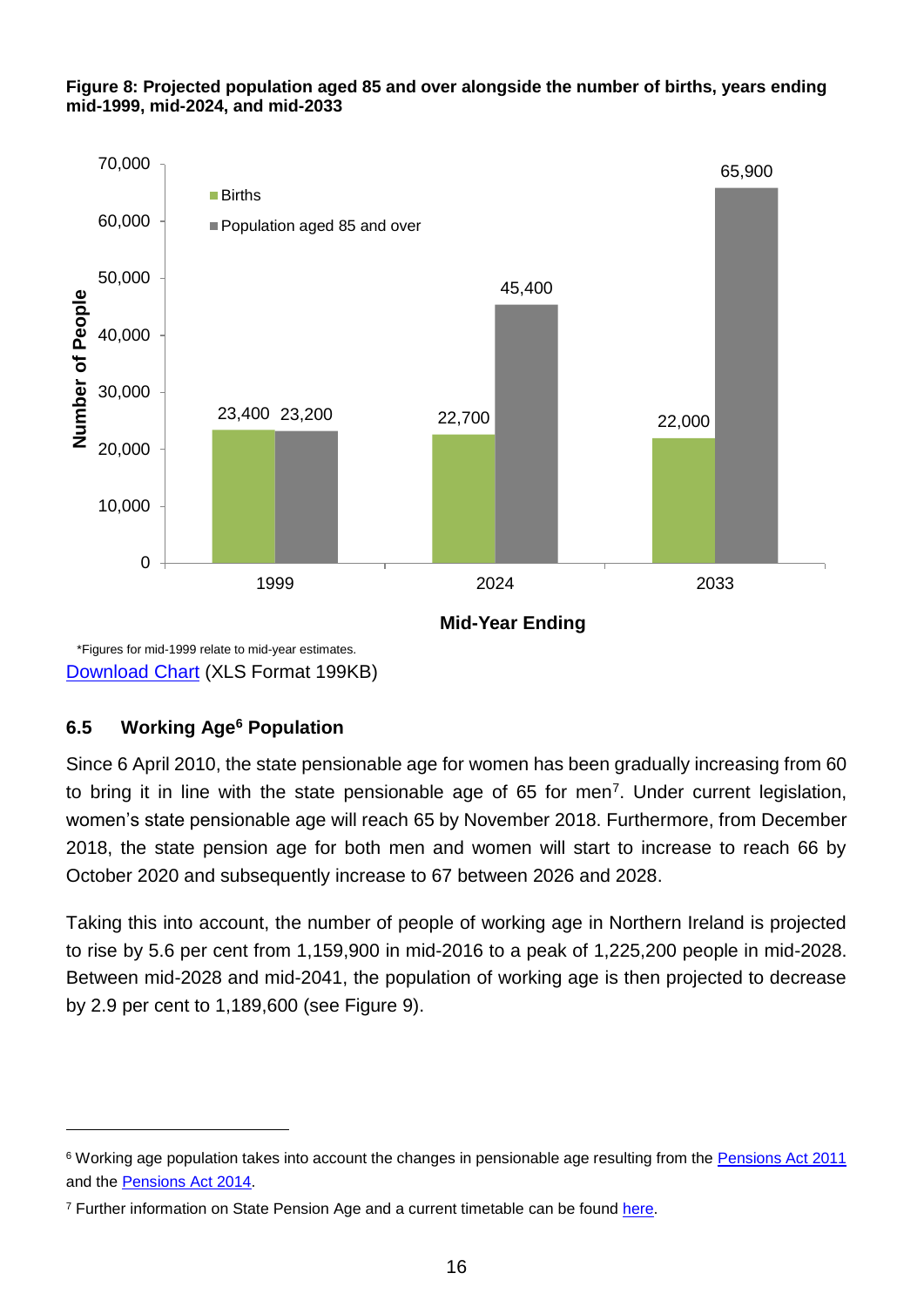**Figure 9: Estimated and projected population aged 16 to 64 and working age, mid-1991 to mid-2041 (non-zero y-axis)**



\*Figures for mid-1991 to mid-2016 relate to mid-year estimates. [Download Chart](https://www.nisra.gov.uk/publications/2016-based-population-projections-northern-ireland-statistical-bulletin-charts) (XLS Format 209KB)

#### **6.6 Dependency Ratios**

l

A dependency ratio gives insight into the number of people of non-working age compared to the number of those of working age<sup>8</sup>. A high ratio means that those of working age, and therefore the overall economy, face a greater burden in supporting the greater number of people of nonworking age (typically the elderly and/or young). The dependency ratios in this bulletin are defined as:

| <b>Total</b>       |  | The number of people of non-working age | X 1000 |
|--------------------|--|-----------------------------------------|--------|
|                    |  | The number of people of working age     |        |
| <b>Children</b>    |  | The number of people aged 0 to 15 years | X 1000 |
|                    |  | The number of people of working age     |        |
|                    |  | The number of people of pensionable age |        |
| <b>Pension age</b> |  | The number of people of working age     | X 1000 |

<sup>8</sup> 'Working age' and 'pensionable age' take account of the changes resulting from the **Pensions Act 2011** and the [Pensions Act 2014.](http://www.legislation.gov.uk/ukpga/2014/19/contents/enacted)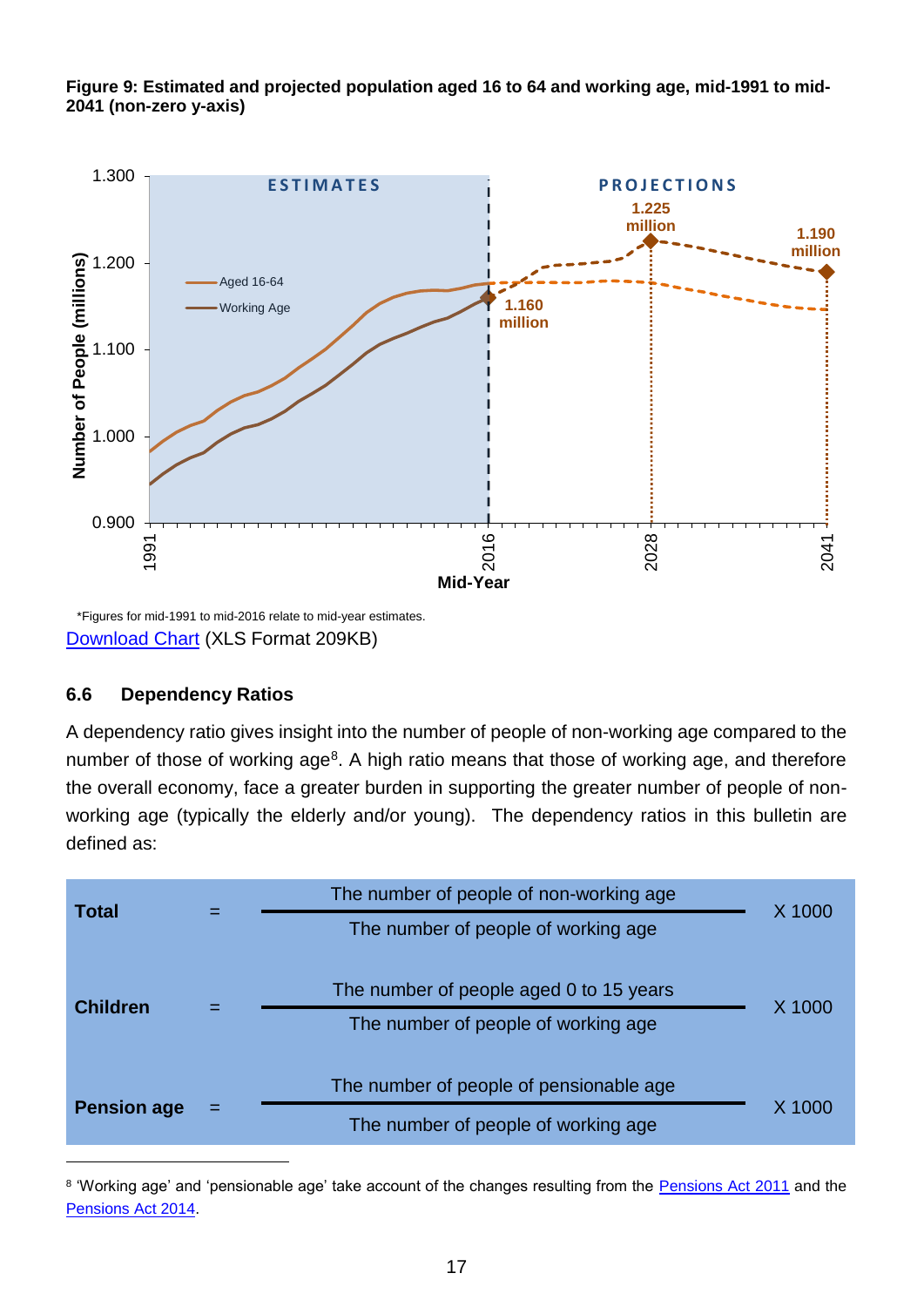It is important to note that dependency ratio figures should be used with care. For example, not all people of working age will be economically active or in full time employment (e.g. students). Furthermore, not all people who are eligible for retirement will leave their employment, or become dependent on others if they do retire. Despite these limitations, dependency ratios remain a useful tool for analysing the population's relative age structure.

Figure 10 shows that the total dependency ratio is projected to decrease between mid-2016 and mid-2020 before beginning to rise again. Between mid-2016 and mid-2041, an overall increase of approximately 80 children and people of pensionable age per 1,000 people of working age is projected (rising from 605 per 1,000 to 684 per 1,000). In mid-2039 the total dependency ratio is protected to reach the level it was in 1996 (673 people per 1,000 people of working age).





[Download Chart](https://www.nisra.gov.uk/publications/2016-based-population-projections-northern-ireland-statistical-bulletin-charts) (XLS Format 217KB)

The composition of the total dependency ratio has been changing over the past twenty five years to mid-2016. In mid-1991 children accounted for just under two thirds (62.9 per cent) of the total number of "dependents" per 1,000 people of working age. This decreased to just over half (55.3 per cent) in mid-2016. Figure 10 shows that the reason for this change is mainly due to a decrease in the ratio of children per 1,000 people of working age. However, by mid-2008, the children's ratio dependency more or less stabilises. This stability is projected to continue, relative to the dependency ratio of people of pensionable age, which is projected to increase from 271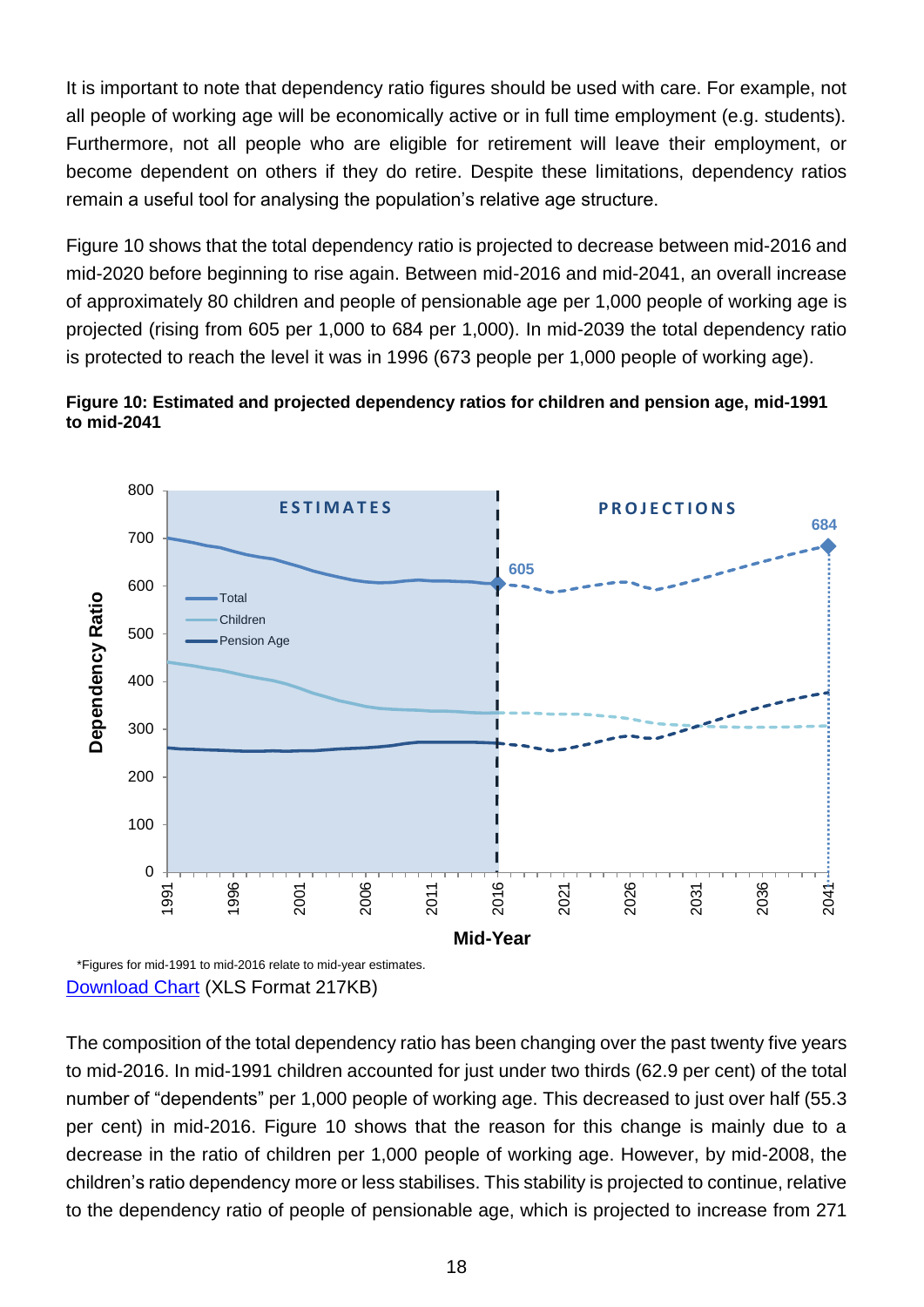to 377 people per 1,000 people of working age between mid-2016 and mid-2041. By mid-2041, the change in total dependency ratio is projected to be largely attributed to an increase in the number of people of pensionable age per 1,000 people of working age.

# <span id="page-18-0"></span>**7 Projected Components of Change**

### **7.1 Births and Deaths**

The projected number of births and deaths results from the assumptions on age-specific fertility and mortality rates (see [Section 12\)](#page-30-0). As a consequence the projected size of the population each year has a direct impact on the number of projected births and deaths. For example, the projected number of annual births are determined by applying age-specific fertility rates to the projected female population of child bearing age (i.e. females aged 15 to 44 years) each year.

The number of births is projected to decrease to a low of 21,900 births in the year ending mid-2032 (down 10.0 per cent from the year ending mid-2016). After that the number of births recovers to 22,900 by the year ending mid-2041. Over the 25 year projection period to mid-2041 the number of births is projected to decrease by 6.0 per cent. In contrast, the number of deaths is projected to increase by 32.0 per cent during the same period (from 15,300 to 20,300) (see Figure 11).

#### **Figure 11: Estimated and projected births and deaths, year ending mid-2001 to year ending mid-2041**



\*Figures for year ending mid-2001 to year ending mid-2016 relate to mid-year estimates. [Download Chart](https://www.nisra.gov.uk/publications/2016-based-population-projections-northern-ireland-statistical-bulletin-charts) (XLS Format 190KB)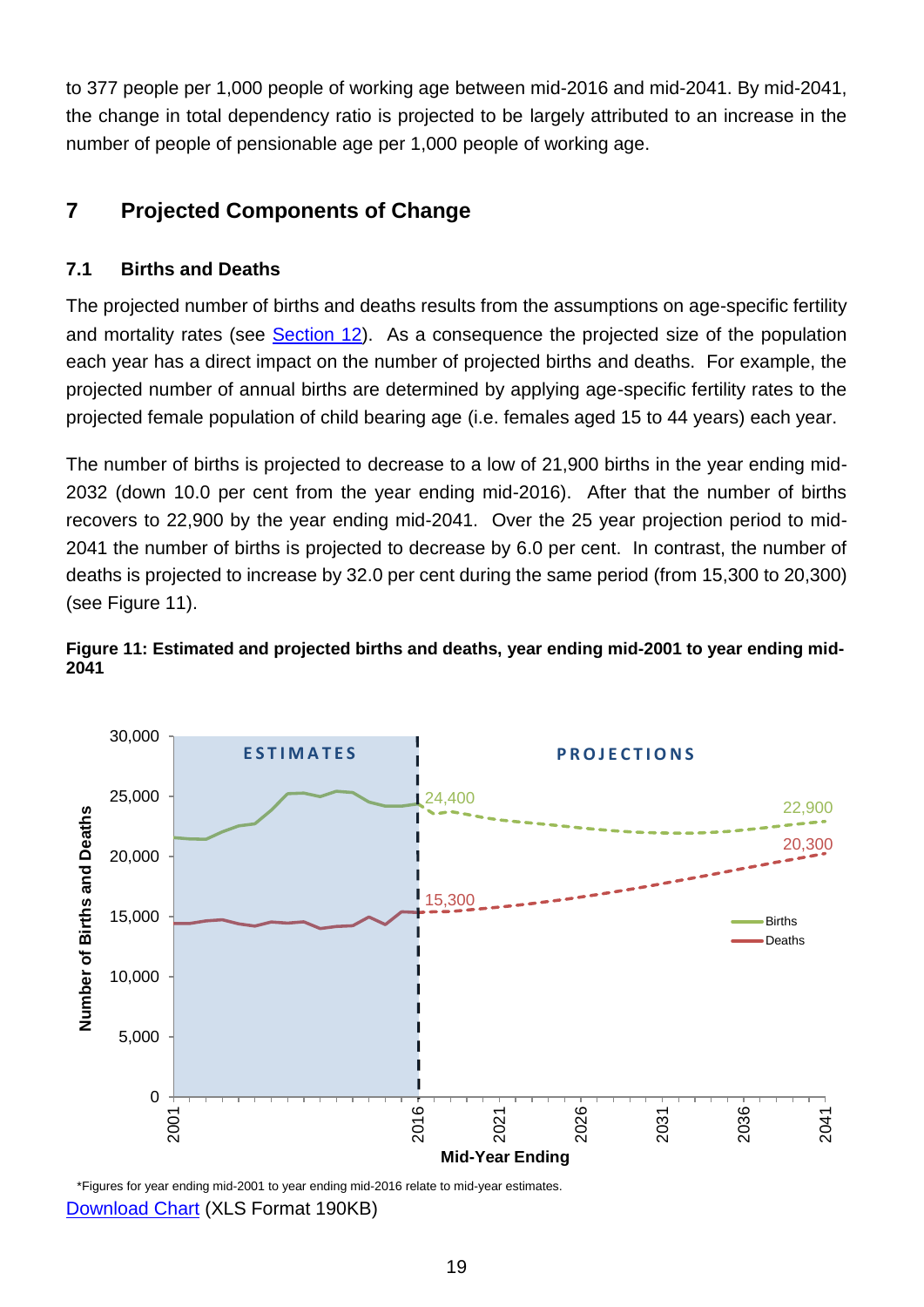### **7.2 Migration**

Projected migration figures comprise of two components, namely (i) migration between Northern Ireland and countries outside the UK (referred to as 'international migration') and (ii) migration between Northern Ireland and the rest of the UK (referred to as 'within the UK migration').

The projections assume, based on past trends, that Northern Ireland will experience a net inflow of 1,500 international migrants each year. The within the UK migration component however varies throughout the projection period and is derived by applying agreed age-sex specific in and out migration rates to the projected population at the outset of each year. By way of contrast, the latter results in a net outflow to the rest of the UK throughout the projection period. The combination of these two components results in more people entering Northern Ireland over the projection period than are leaving on a year by year basis, giving rise to an overall position of net inward migration as depicted in Figure 12 below.





[Download Chart](https://www.nisra.gov.uk/publications/2016-based-population-projections-northern-ireland-statistical-bulletin-charts) (XLS Format 176KB)

In terms of the trend, Northern Ireland's level of net inward migration is projected to increase from 500 people in the year ending mid-2017 to 700 people in the year ending mid-2023, before falling to 400 in the year ending mid-2032. From mid-2032 onwards the positive net inflow will rise to 600 people by the year ending mid-2041. Against this background, it should be noted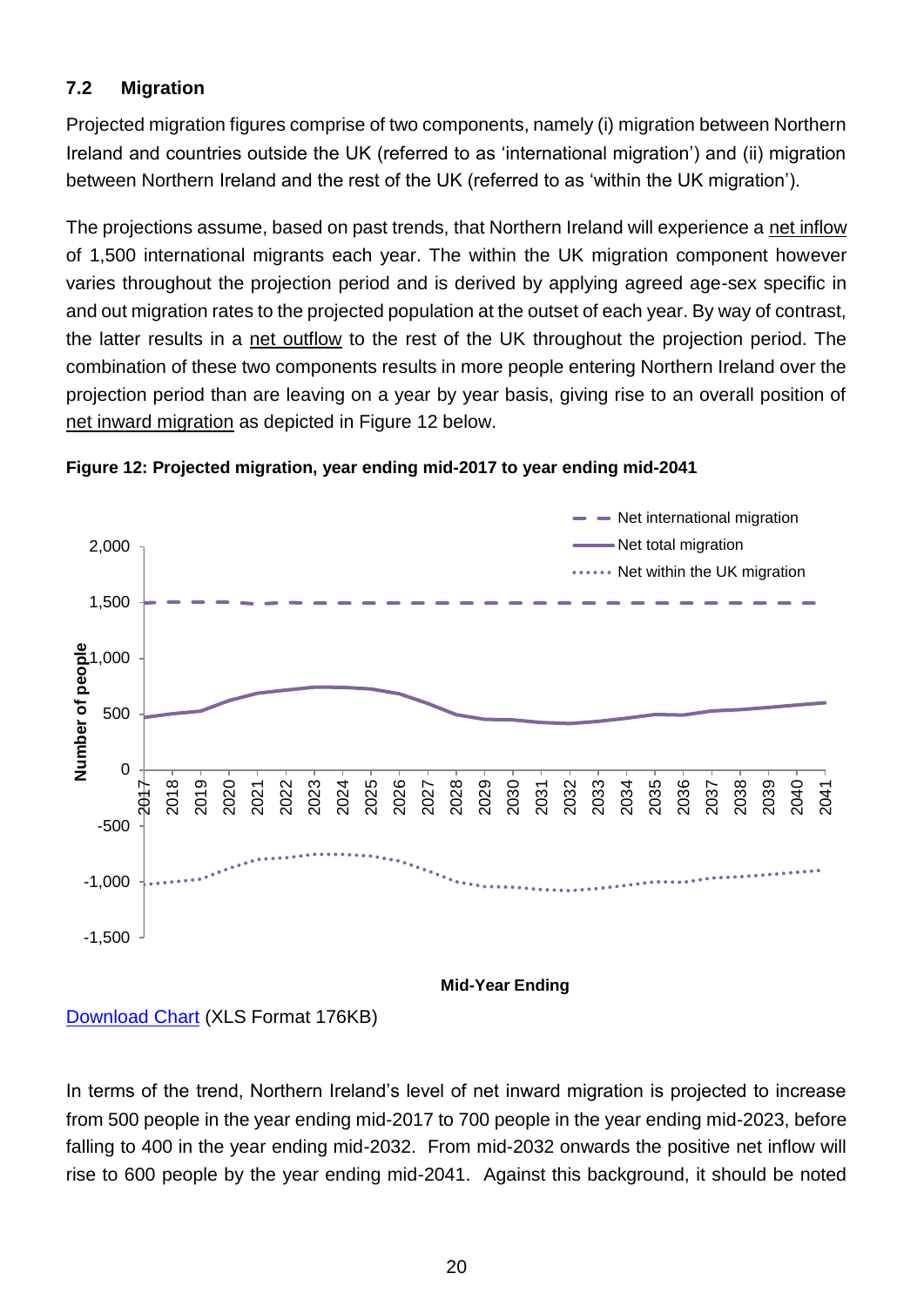that both the levels of in-migration and out-migration are projected to decrease over the projection period by 11.6 per cent and 12.4 per cent respectively.

Figure 13 below, which presents the projected net migration by age, points to a net positive inflow among both children and those aged 65 and over, with the former being noticeably larger than the latter. In contrast, an annual but variable net loss of people aged 16-64 is projected, ranging from a loss of 900 in the years ending mid-2017 and mid-2030 to mid-2033, to a loss of 500 in the years ending mid-2023 and mid-2024. This has implications for the labour market in Northern Ireland and contributes to the rise in dependency ratios discussed earlier.





[Download Chart](https://www.nisra.gov.uk/publications/2016-based-population-projections-northern-ireland-statistical-bulletin-charts) (XLS Format 176KB)

<span id="page-20-0"></span>It should be noted that the projected migration flows have an indirect effect on the projected number of future births and deaths. For example, if people of childbearing age are leaving/entering Northern Ireland, this will affect the number of births projected to take place in the future. A similar relationship occurs with mortality rates.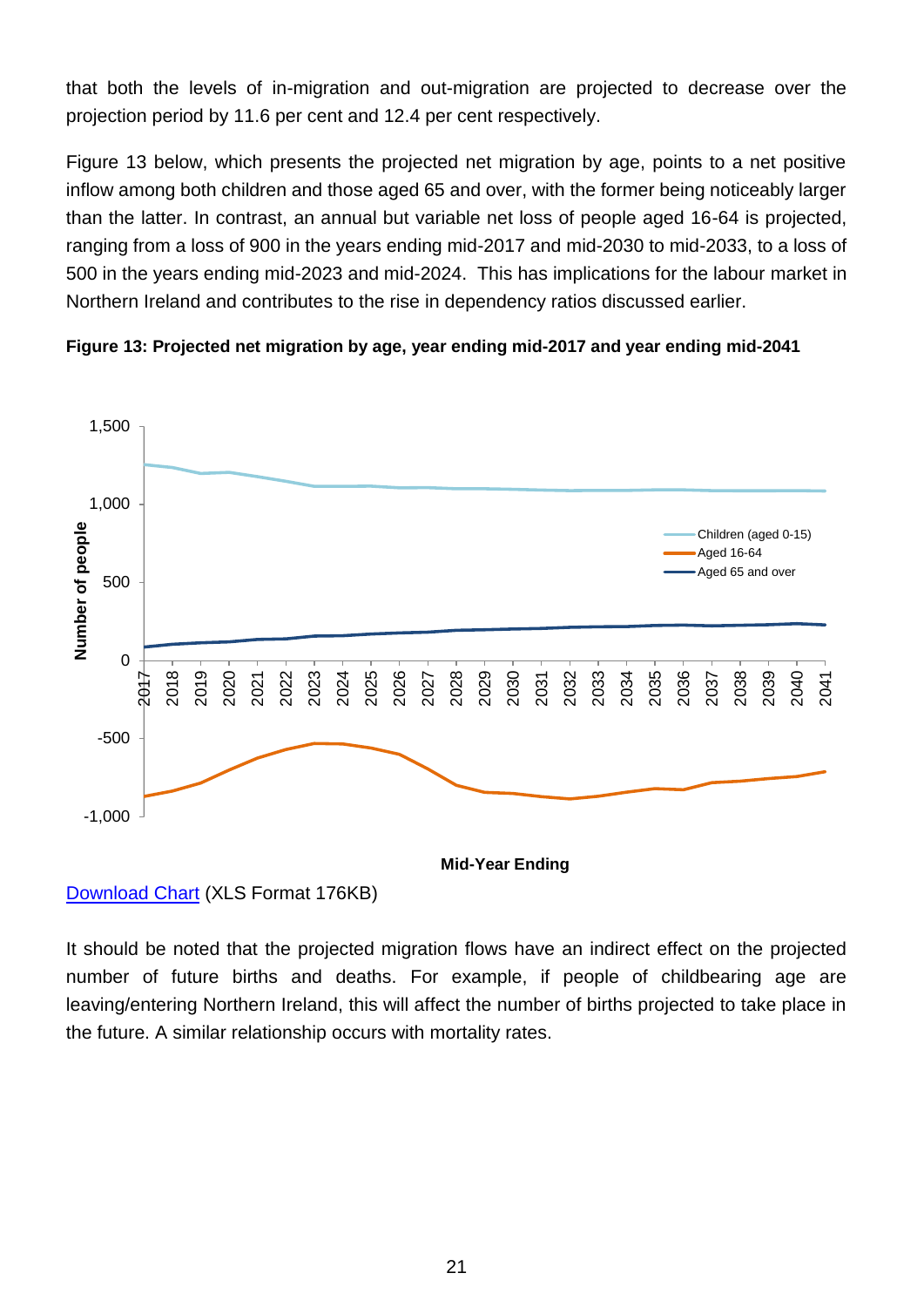# **8 Comparison of population projections within the UK**

The Northern Ireland population projections are produced as part of the UK population [projections.](https://www.ons.gov.uk/peoplepopulationandcommunity/populationandmigration/populationprojections) These include figures for each of the four UK countries (England, Wales, Scotland and Northern Ireland) and, as such, provide consistent comparable results for across the UK. Long-term assumptions are set for each country separately based on regional demographic trends.

### **8.1 Projected Population**

Between mid-2016 and mid-2041, the Northern Ireland population is projected to grow by 7.6 per cent, compared to a growth of 11.2 per cent for the rest of the UK. The projected increase in the rest of the UK can be mainly attributed to England (a 12.1 per cent increase), which historically receives the vast majority of net migration and has the highest life expectancy of the four countries. Aided by relatively high fertility rates, the projected Northern Ireland population growth of 7.6 per cent is greater than that in Wales and Scotland (4.6 per cent and 5.3 per cent respectively). Having said that, Northern Ireland's share of the United Kingdom population is projected to decrease from 2.8 per cent in mid-2016 to 2.7 per cent in mid-2041.

Out of all the UK countries, at 34.8 per cent Northern Ireland had the largest percentage growth of people aged 85 and over between mid-2006 and mid-2016<sup>9</sup>. This is projected to continue over the 25 year period between mid-2016 and mid-2041, with the number of people aged 85 and over projected to increase by 127.2 per cent in Northern Ireland, compared with 107.1 per cent for the rest of the UK.

### **8.2 Fertility and Births**

l

Whilst Northern Ireland has the highest fertility assumption (with the total fertility rate (TFR) projected to reach 2.00 by mid-2041), it is the only country in the UK which is projected to experience a decrease in births from the year ending mid-2017 to the year ending mid-2041 (a 2.6 per cent decrease). This is due to a net outflow of women of child-bearing age projected to occur each year between mid-2017 and mid-2041 due to migration (see Figure 14).

<sup>&</sup>lt;sup>9</sup> See **Estimates of the population aged 85 and over 2016** for more information.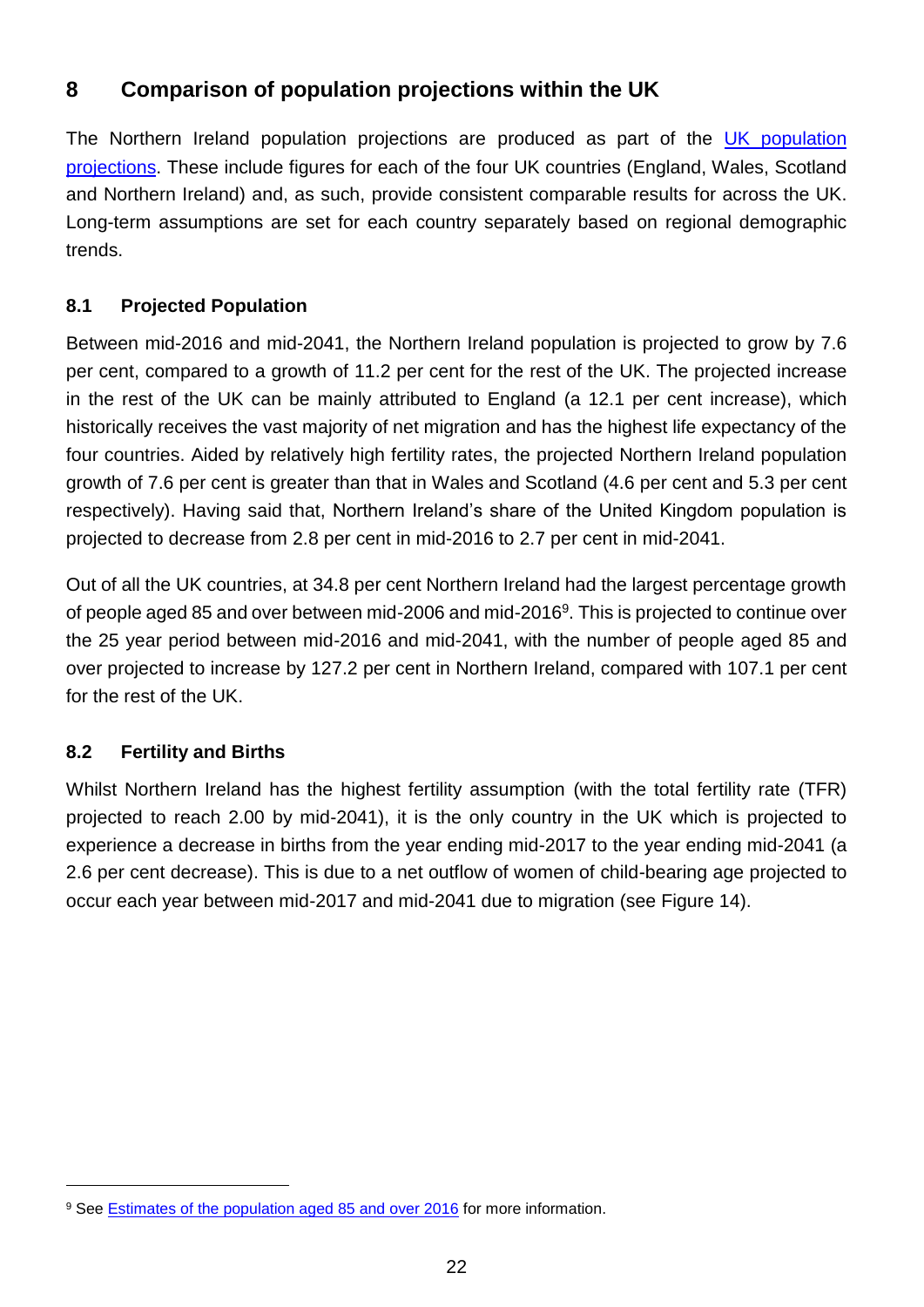

#### **Figure 14: Projected net migration among women of child-bearing years (aged 15 to 44), year ending mid-2017 and year ending mid-2041**

[Download Chart](https://www.nisra.gov.uk/publications/2016-based-population-projections-northern-ireland-statistical-bulletin-charts) (XLS Format 171KB)

Scotland's TFR is projected to reach 1.65 by mid-2041, the lowest of all UK countries, while the TFRs of both England and Wales are projected to reach 1.85 by mid-2041. All countries of the UK, with the exception of Northern Ireland, are projected to have overall increases in births between mid-2016 and mid-2041 (4.4 per cent in England; 2.9 per cent in Scotland; 2.2 per cent in Wales). This is partly because they are all projected to have annual net inflows of females of child-bearing age due to migration throughout the projection period.

### **8.3 Deaths and Life Expectancy**

Northern Ireland is projected to have the largest increase in deaths between mid-2016 and mid-2041 (31.5 per cent), followed by England (23.7 per cent), Scotland (14.9 per cent), and then Wales (14.2 per cent). This may in part be related to the fact that Northern Ireland's population is ageing faster than in the rest of the UK. For example, growth among the Northern Ireland population aged 65 and over (65.1 per cent) is projected to exceed that in the rest of the United Kingdom (50.2 per cent).

Life expectancy at birth for Northern Ireland is projected to be 79.0 years for males and 82.4 years for females in the year ending mid-2017. These are projected to rise to 82.8 years for males and 85.8 years for females in mid-2041 (rises of 3.7 years and 3.3 years respectively). Life expectancy at birth for the UK as a whole is projected to be 79.4 years for males and 83.0 years for females in the year ending mid-2017. These are projected to rise to 83.4 years for males and 86.2 years for females in mid-2041 (rises of 4.0 years and 3.2 years respectively).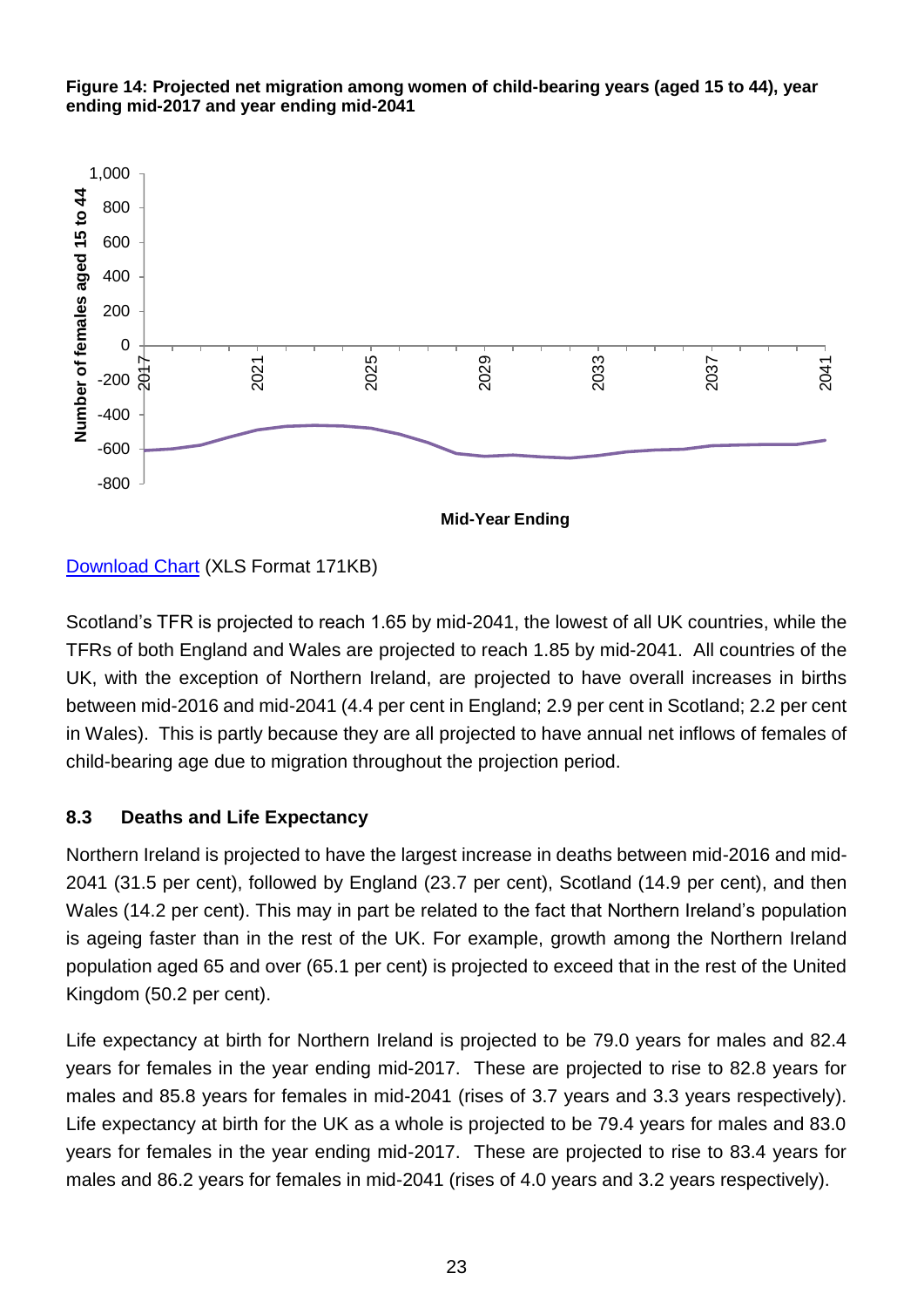### **8.4 Migration**

Figure 15 shows that between year ending mid-2017 and year ending mid-2041, all UK countries are projected to experience a proportional decrease in the number of inflows into their territories, with Northern Ireland having the second largest proportional decrease in inflows at 11.6 per cent. Scotland and Wales are the only countries projected to experience a proportional increase in outflows (5.0 per cent and 1.2 per cent respectively).

Overall, while each country is projected to have positive annual net inward migration throughout the projection period, they are all projected to have decreases in inflows between mid-2016 and mid-2041.

#### **Figure 15: Projected change in migration\* inflows and outflows by Country, year ending mid-2017 to year ending mid-2041**



\* The International Passenger Survey (IPS) is used by England, Wales and Scotland to estimate international migration, while in Northern Ireland Medical Card data<sup>10</sup> are used. More details are available in the *Limitations Section* of this bulletin. [Download Chart](https://www.nisra.gov.uk/publications/2016-based-population-projections-northern-ireland-statistical-bulletin-charts) (XLS Format 182KB)

l

<sup>&</sup>lt;sup>10</sup> In previous reports, medical card data was referred as "health card" data.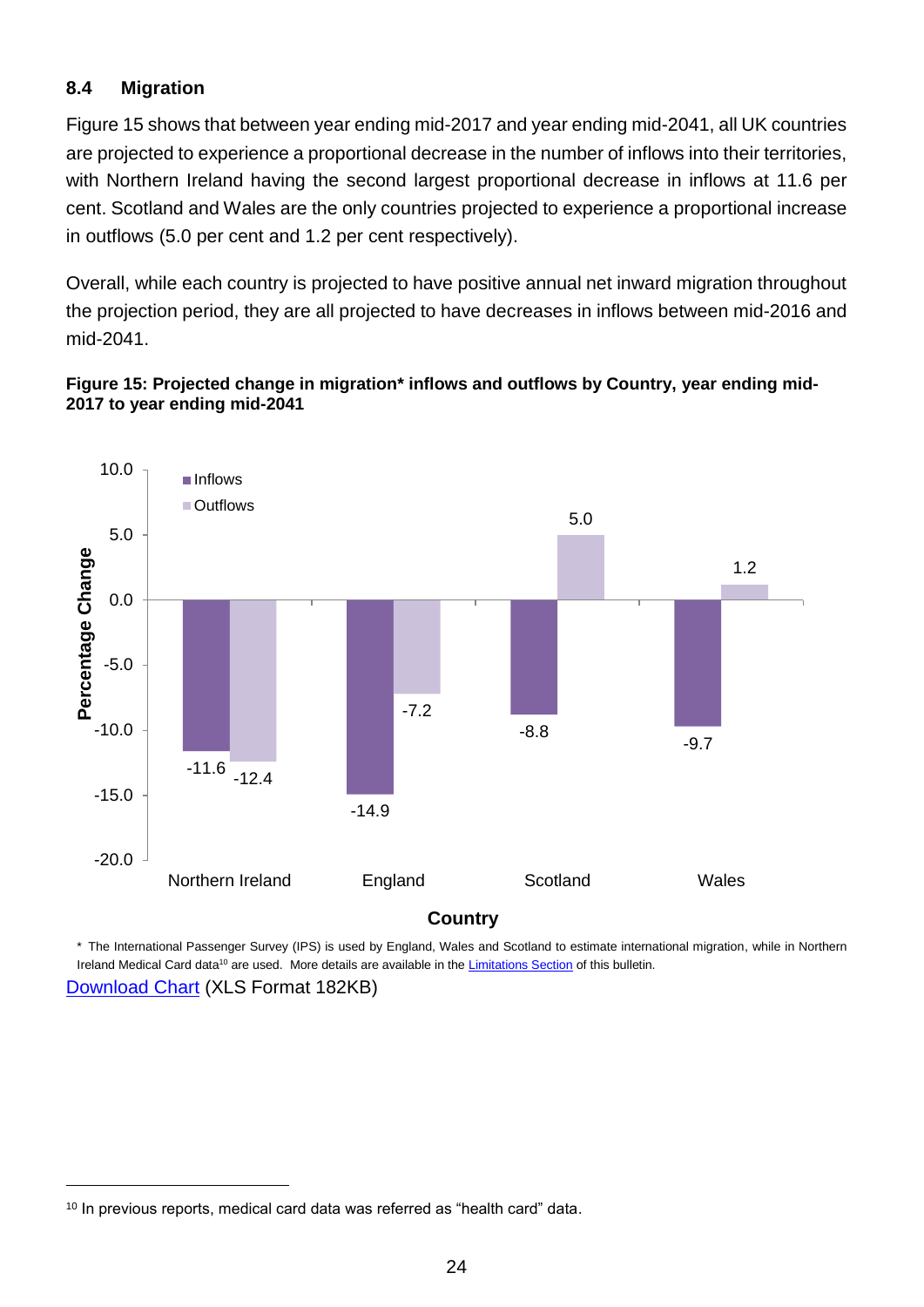# <span id="page-24-0"></span>**9 Comparison of population projections with the Republic of Ireland**

Population projections for the Republic of Ireland (RoI) are produced by the Central Statistics Office Ireland (CSO). Unlike UK projections, the CSO does not produce a principal projection; whilst there is a single assumption on life expectancy, there are two variant fertility assumptions (high/low) and three migration scenarios. In addition, projections relate to April of each year while the UK projections relate to 30 June each year.

For the purposes of comparing the Republic of Ireland population projections with those of the UK, an average has been taken of the six Republic of Ireland projection variants. No adjustment has been made for the differing timescales of the data.

When averaged in this way, the most recent population projections published by the CSO [\(Population and Labour Force Projections 2016-2046\)](http://www.cso.ie/en/statistics/population/populationandlabourforceprojections2016-2046/) suggest a population growth of 20.2 per cent in the Republic of Ireland between 2016 and 2041. This average increase is higher than projected for all four UK countries over the same period (see Figure 16).

Part of this increase may be linked to a high fertility rate in the RoI. For instance, RoI's long-term high fertility assumption is that the TFR remains at 2.10. In contrast the low fertility variant assumes that the TFR will decrease to 1.80 by 2026. This low fertility assumption is still higher than the principal long-term fertility assumption of 1.65 for Scotland (which is the lowest for the UK countries).



**Figure 16: Projected population change by UK countries and RoI, 2016 to 2041**

\* Projections for the UK relate to mid-years (i.e. 30 June each year). Projections for the Republic of Ireland relate to April each year. [Download Chart](https://www.nisra.gov.uk/publications/2016-based-population-projections-northern-ireland-statistical-bulletin-charts) (XLF Format 178KB)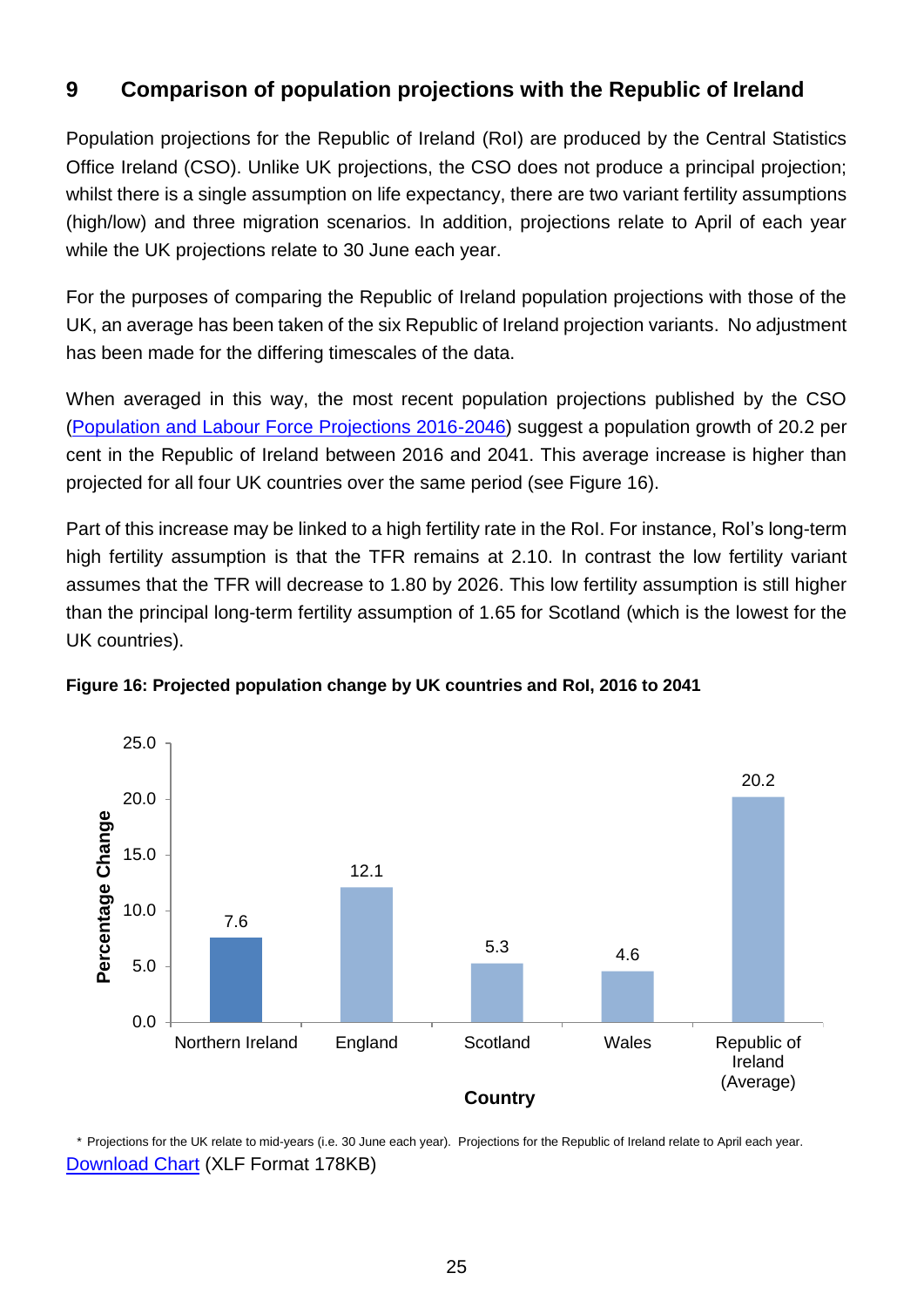# <span id="page-25-0"></span>**10 Comparison with 2014-based Population Projections**

The 2014-based population projections were published two years ago in October 2015<sup>11</sup>. They were based on the [mid-2014 estimates](https://www.nisra.gov.uk/publications/2014-mid-year-population-estimates-northern-ireland) and assumptions around future fertility, mortality and migration which were determined from trends available at that time. This section provides a brief comparison of the differences between the old 2014-based projections and the new 2016 based projections.

### **10.1 Assumptions**

l

As mentioned, both sets of projections had assumptions applied to them relating to future fertility, mortality and migration. The assumptions applied to the 2014-based projections were mainly determined from historical population estimates data that were available at that time, with the 2016-based projections having assumptions which account for an extra two years of data. Therefore, there are two main reasons why the 2014-based and the 2016-based population projections might differ, namely:

- 1. Updated population estimates data between mid-2014 and mid-2016, which have a direct impact on the starting point for the projections; and
- 2. Changing trends in fertility, mortality and/or migration between mid-2014 and mid-2016, which can have an impact on the assumptions set for the projections.

The table below provides a high-level comparison between the assumptions applied to both sets of projections.

| <b>Assumption</b> | <b>2014-based Projections</b>                                                                                                                      | <b>2016-based Projections</b>                                                                                                                                |
|-------------------|----------------------------------------------------------------------------------------------------------------------------------------------------|--------------------------------------------------------------------------------------------------------------------------------------------------------------|
| <b>Fertility</b>  | In the long-term, the hypothetical<br>woman will have 2.00 children in<br>her life time                                                            | In the long-term, the hypothetical<br>woman will have 2.00 children in her<br>life time                                                                      |
| <b>Mortality</b>  | In the long term, improvements in<br>mortality rates are projected to be<br>around 1.2 per cent per annum                                          | In the long term, improvements in<br>mortality rates are projected to be<br>around 1.2 per cent per annum                                                    |
| <b>Migration</b>  | Net international migration will<br>reduce linearly from 3,000 inflows<br>to the long-term assumption of<br>1,000 inflows from mid-2020<br>onwards | Net international migration will<br>continue from observed levels in the<br>year ending mid-2016 (i.e. 1,500<br>inflows) throughout the projection<br>period |

<sup>&</sup>lt;sup>11</sup> Further information and statistics relating to the 2014-based projections is available on the **NISRA** website.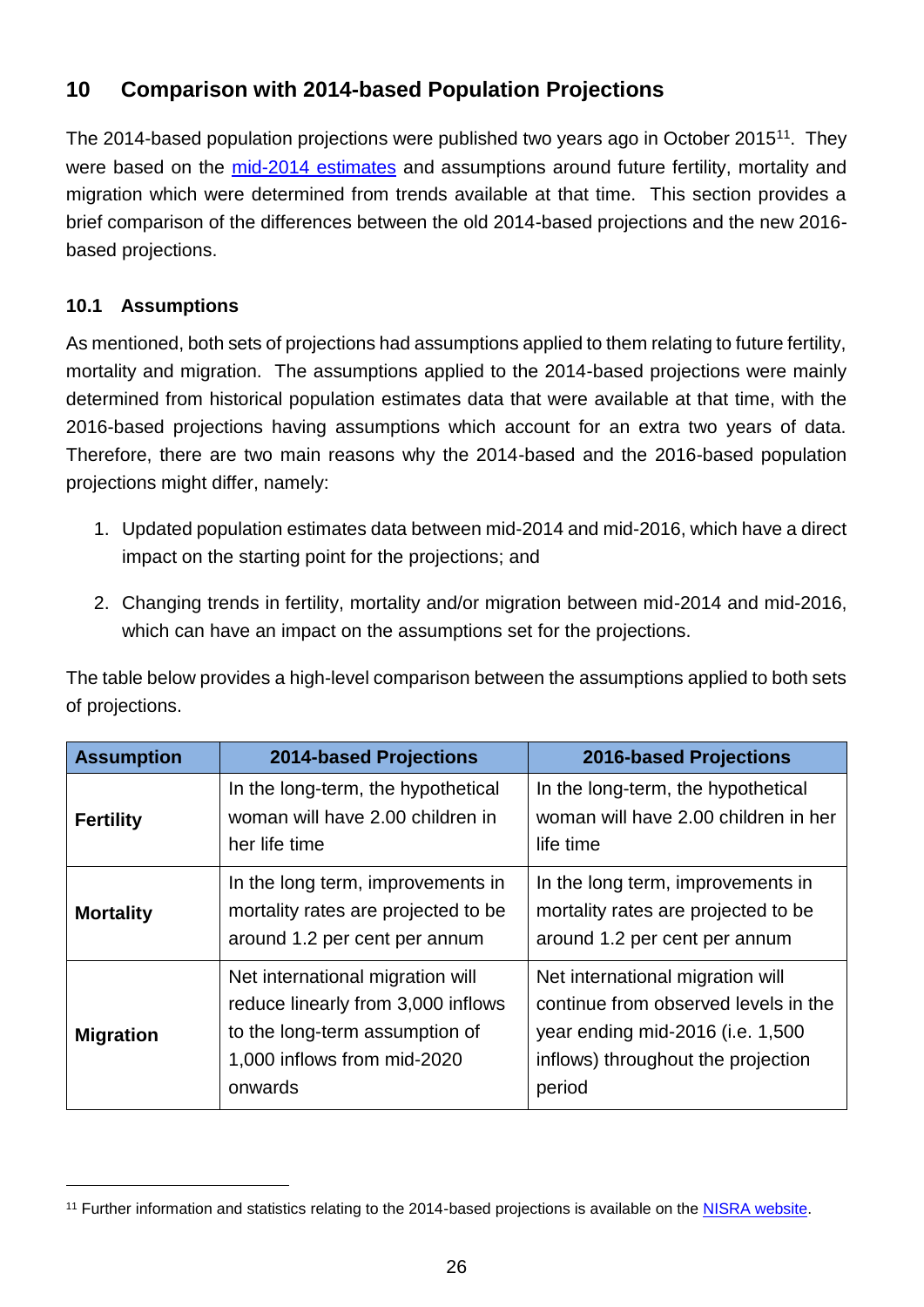While the table above shows that the fertility and mortality assumptions are the same, at the detailed level there are some differences which may have an impact on the overall projections. For example, while both sets of projections assumed a long-term fertility rate of 2.0, the 2016 based projections assumed an initial dip in the TFR before recovering to the long-term assumption of 2.0. In the 2014-based projections the TFR was assumed to make its way from base-year levels to the long-term assumption of 2.0 without any initial dip. The table also highlights the difference in the net international migration assumptions deployed in the 2014 and 2016 based projections.

#### **10.2 Projected Populations**

The 2014-based population projection for mid-2016 was 500 people (0.03 per cent) above the mid-2016 population estimate. Therefore, when projecting forward from mid-2016, both 2014 and 2016 based projections started from roughly the same figure. The difference between the projections then gradually increases over the next 25 years with the mid-2016 based projections generally being lower than the 2014-based projections. The 2016-based projection for mid-2041 is 25,300 people less (1.3 per cent) than the equivalent figure from the 2014-based projections (see Figure 17).





[Download Chart](https://www.nisra.gov.uk/publications/2016-based-population-projections-northern-ireland-statistical-bulletin-charts) (XLS Format 199KB)

Whilst the net migration assumption between the two sets of projections was different, net migration in Northern Ireland accounts for a fraction of the overall annual population change and therefore tends to have less of an impact here. The main reason for the difference in the two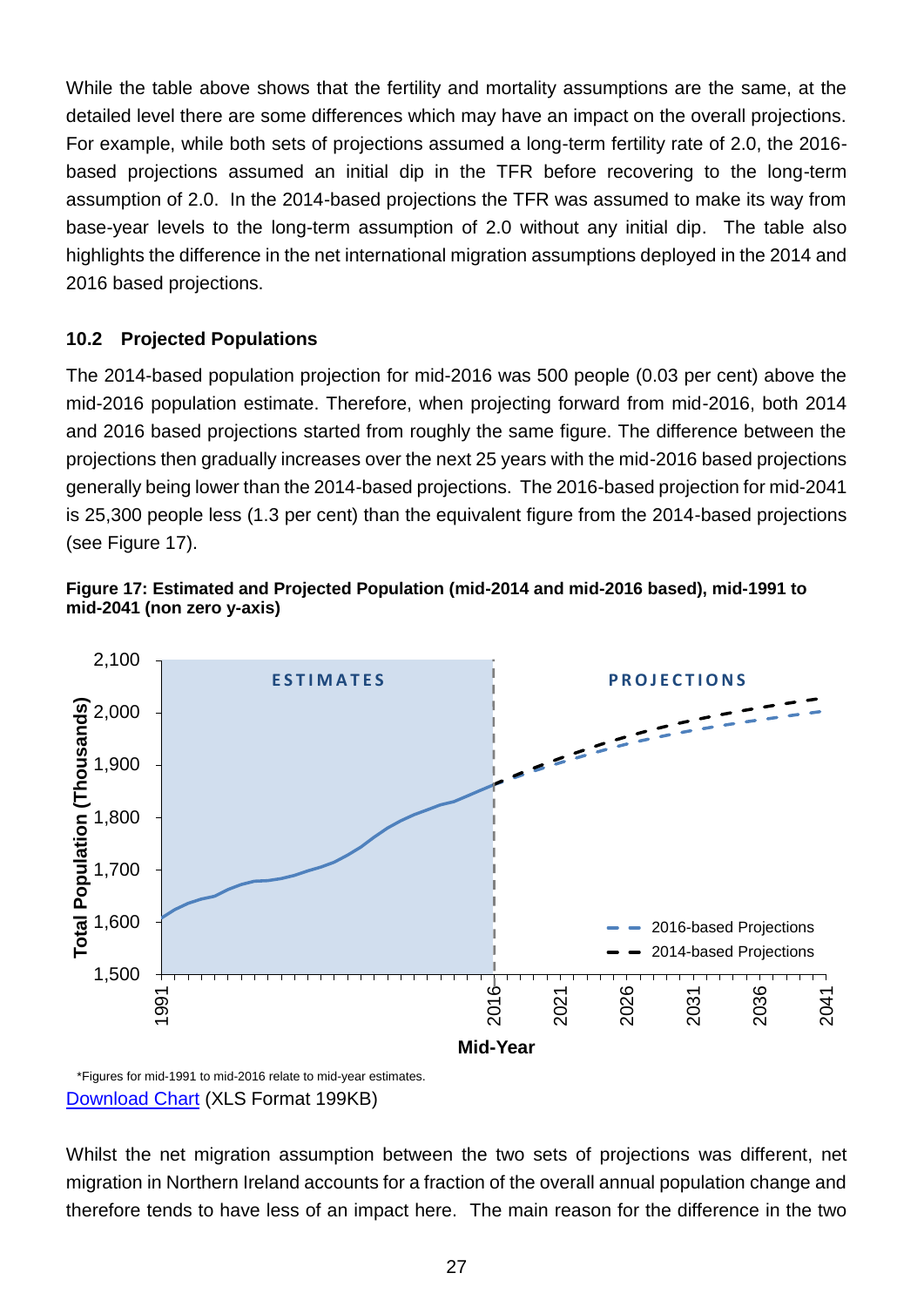sets of projections can be attributed to the difference in growth determined by natural change (i.e. births minus deaths).

Despite the mortality assumptions being broadly the same between the two sets of projections, the number deaths between the mid-2014 and mid-2016 population estimates had increased, leading to a higher projected number of deaths in 2016-based projections. In addition, the slight changes in projected TFRs between the two sets of projections has led to a lower projected number of births in the 2016-based projections.

Less projected births and more projected deaths has resulted in lower growth due to natural change within the 2016-based projections. For example, between mid-2016 and mid-2041 the projected growth due to natural change within the 2016-based projections is 127,300 people, while the equivalent projected growth within the 2014-based projections was 24.2 per cent higher at 158,000 people.

# <span id="page-27-0"></span>**11 Variant Projections**

Projections are uncertain and become increasingly so the further they are carried forward in time. In addition to the principal projection, variant projections are produced based on alternative, but generally plausible, assumptions of future fertility, mortality and net migration. These variant projections are intended to provide an indication of uncertainty and sensitivity to alternative assumptions. They do not represent upper or lower limits of future demographic behaviour.

Variant projections for the UK and constituent countries are produced by ONS. Full details and figures can be found on th[e ONS website,](https://www.ons.gov.uk/peoplepopulationandcommunity/populationandmigration/populationprojections) with variants specific to Northern Ireland also available on the [NISRA website.](https://www.nisra.gov.uk/publications/2016-based-population-projections-northern-ireland-variant-projections) The following is a brief summary of how some selected variant assumptions affect the population projections for Northern Ireland.

### **11.1 Life expectancy**

There are four variant projections related to life expectancy, namely:

- High life expectancy;
- Moderately high life expectancy;
- Moderately low life expectancy; and
- Low life expectancy.

Each of these variant projections have different assumptions regarding future mortality, resulting in population projections which differ from the principal projection. For example, the low life expectancy variant assumes that there is no continued improvement in mortality rates. Although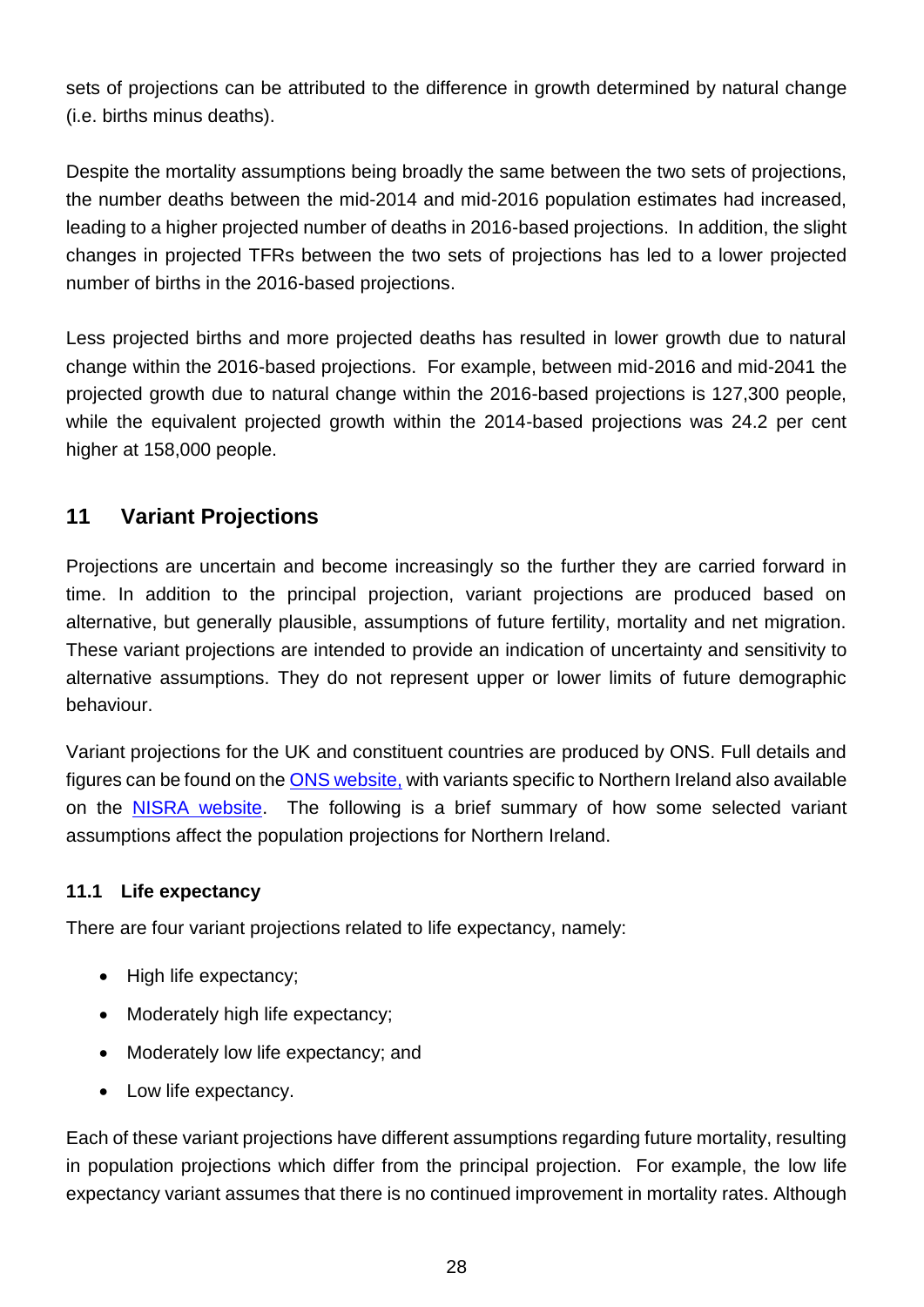this assumption has a moderate effect on the total population with 6.4 per cent growth between mid-2016 and mid-2041 compared to 7.6 per cent in the principal projection, its impact on the older population is markedly different with the population aged 65 and over growing by 58.5 per cent, compared to 65.1 per cent under the principal projection.

### **11.2 Net Migration**

Another example of variant projections relates to changing net migration assumptions and how they affect the population projections. For Northern Ireland there are five variant projections that relate to differing assumptions on net migration, namely:

- High migration;
- Low migration;
- Northern Ireland medium high migration;
- Northern Ireland medium low migration; and
- Zero net migration.

It is important to note that with the exception of the 'Zero net migration' variant, all migration variants relate to the assumptions around future net international migration, i.e. migration to/from the rest of the UK still occurs under these variants and is calculated in the normal way (i.e. using rates). Migration under the 'Zero net migration' variant assumes no loss or gain due to migration from anywhere within or outside of the UK (see table below).

|  |  | The migration assumptions for these variants are summarised in the table below: |
|--|--|---------------------------------------------------------------------------------|
|  |  |                                                                                 |

| <b>Projection</b>                      | <b>Net</b><br>migration<br>assumption | <b>Relates to:</b>               |
|----------------------------------------|---------------------------------------|----------------------------------|
| <b>Principal Projection</b>            | $+1,500$                              | Net international migration only |
| High migration                         | $+6,000$                              | Net international migration only |
| Low migration                          | $-3,000$                              | Net international migration only |
| Northern Ireland medium high migration | $+3,000$                              | Net international migration only |
| Northern Ireland medium low migration  | $-1,500$                              | Net international migration only |
| Zero net migration                     | 0                                     | All migration                    |

The high migration variant results in a projected population growth over the 25 year period from mid-2016 to mid-2041 of 15.2 per cent – markedly higher than the projected growth of 7.6 per cent under the principal projection. In contrast the low migration variant projects a 0.03 per cent decrease in the projected population by mid-2041. The Northern Ireland medium high and medium low variants project growth of 10.1 per cent and 2.5 per cent respectively between mid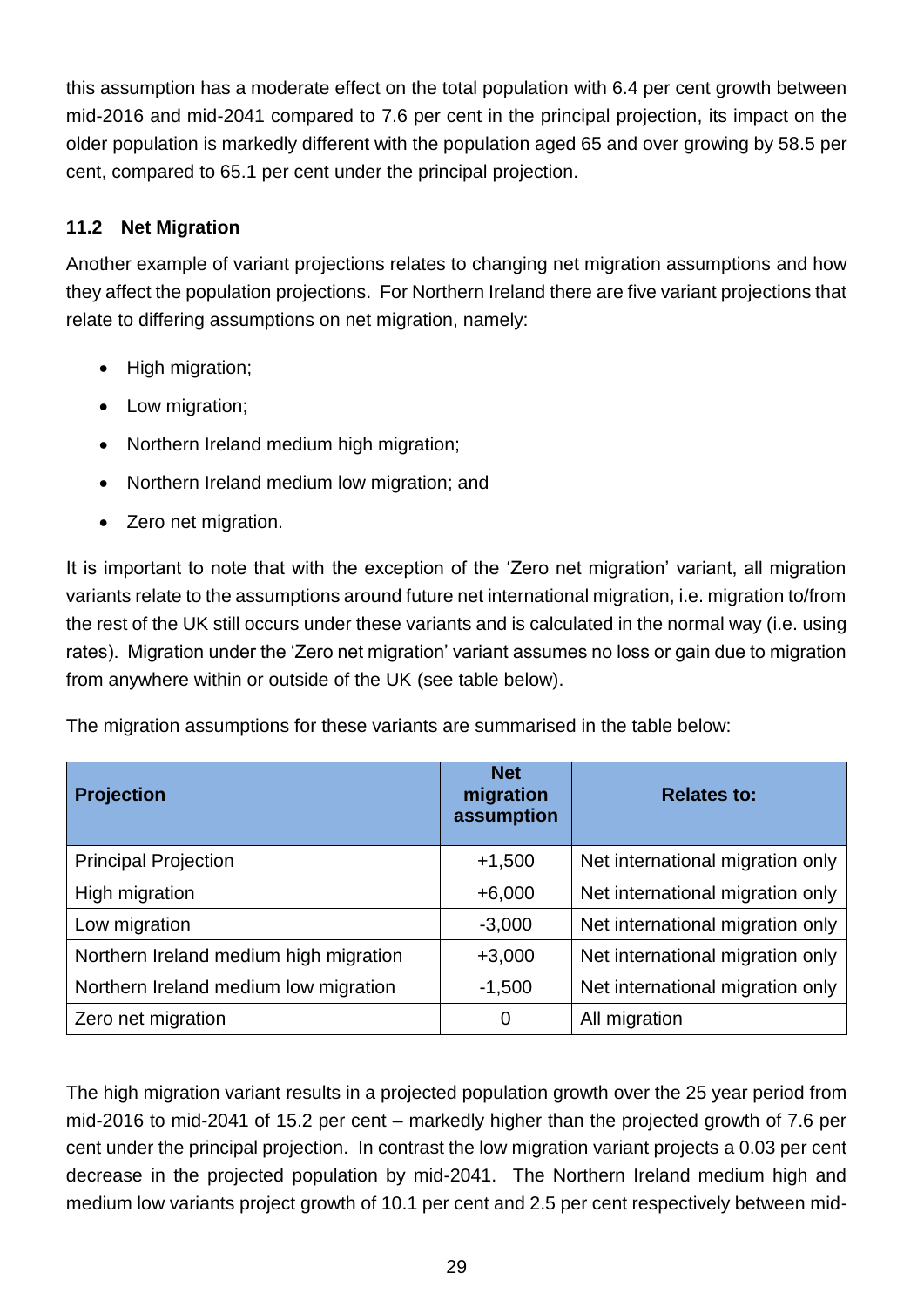2016 and mid-2041, with the zero net migration variant producing similar growth to the principal projection at 7.7 percent.

Figure 18 below shows the projected trajectory of a selection of variant projections for illustrative purposes. Further variant projections are available on the **NISRA website**.





\*Figures for mid-1991 to mid-2016 relate to mid-year estimates. [Download Chart](https://www.nisra.gov.uk/publications/2016-based-population-projections-northern-ireland-statistical-bulletin-charts) (XLS Format 218KB)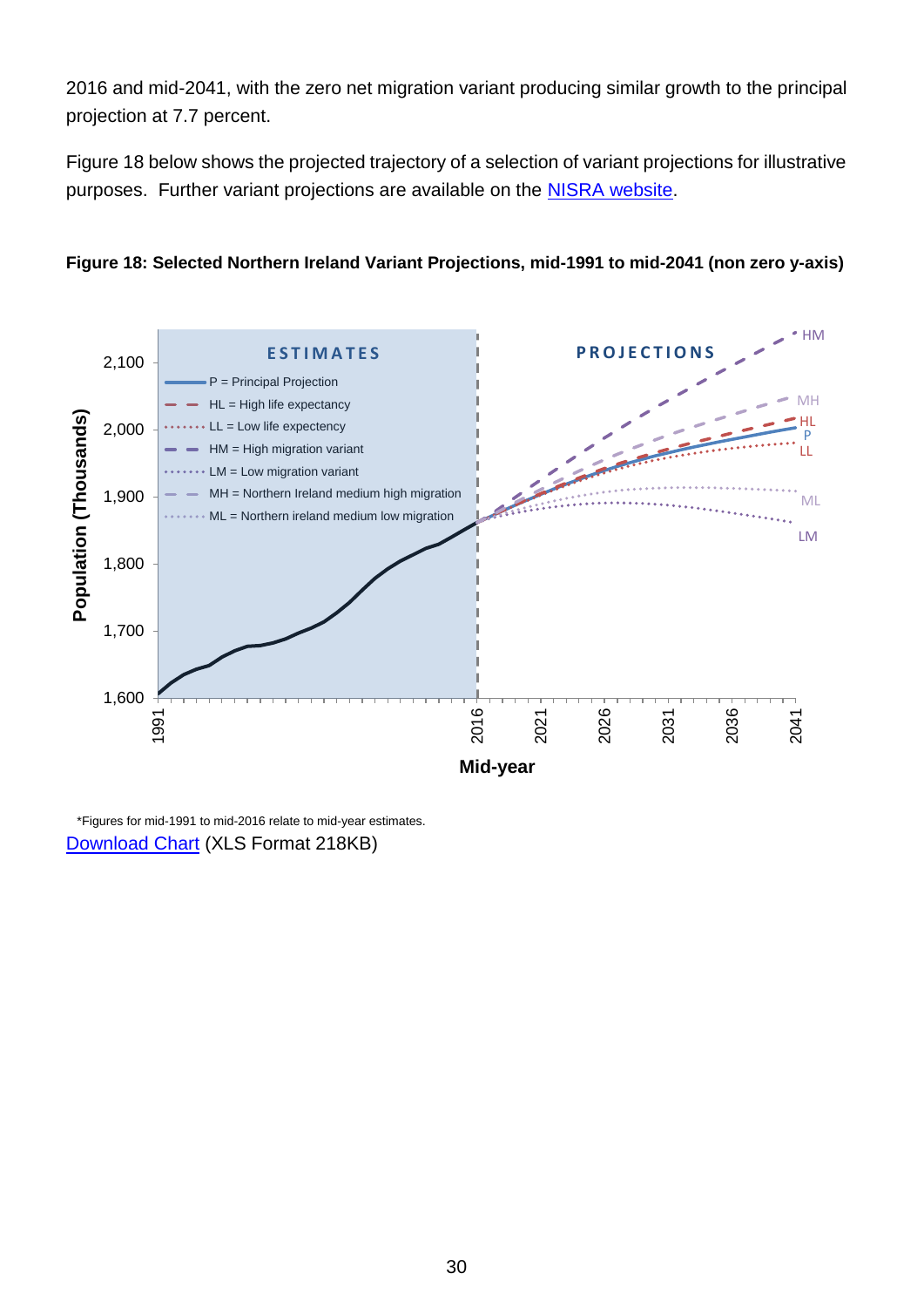# <span id="page-30-0"></span>**12 Methodology**

Population projections are produced using the cohort component methodology, akin to the mid-year population estimates. Population projections use a base population, i.e. the most recently published mid-year estimates (currently the mid-2016 population estimates). Recent years' information on births, deaths and migration flows are used to create future assumptions on the number of children each woman will have (fertility), the chance of dying (mortality) and movement of people into and out of Northern Ireland (migration). Each year the population is "aged on" by one year and these assumptions on future fertility, mortality, and migration are applied to the resulting projection figures. More information on how the population projections are produced can be found in the accompanying **Quality and Methodology Information report**.

#### **12.1 Projection Assumptions**

As mentioned, population projections are by definition based on assumptions about future fertility, mortality and migration levels. It should be noted that there is a transition period for fertility, mortality and migration to gradually move from current levels to the long-term assumptions. In these population projections it is assumed that:

- Fertility There will be an initial dip in the current fertility levels in Northern Ireland, after which fertility will move gradually to the long-term assumption that applies from mid-2040 onwards, i.e. that the hypothetical woman will have 2.00 children in her life time.
- Mortality Annual improvement in mortality rates of 1.2 per cent per annum for most ages for both males and females. Lower annual rates of mortality improvement will be assumed for those born before 1924. These rates of improvement will remain constant beyond mid-2041.
- Migration Net international migration flows will remain steady at a net inflow of 1,500 more people entering Northern Ireland than are leaving throughout the projection period. Migration estimates between the UK countries are set as age-sex-specific rates and the gross flows will vary by year depending on the underlying population data.

Further details on the assumptions inherent in these projections is available in the [2016-based](https://www.ons.gov.uk/peoplepopulationandcommunity/populationandmigration/populationprojections/methodologies/2016basednationalpopulationprojectionsconsultationpapers#2016-based-national-population-projections-consultation-papers)  [National Projections Assumption Papers.](https://www.ons.gov.uk/peoplepopulationandcommunity/populationandmigration/populationprojections/methodologies/2016basednationalpopulationprojectionsconsultationpapers#2016-based-national-population-projections-consultation-papers)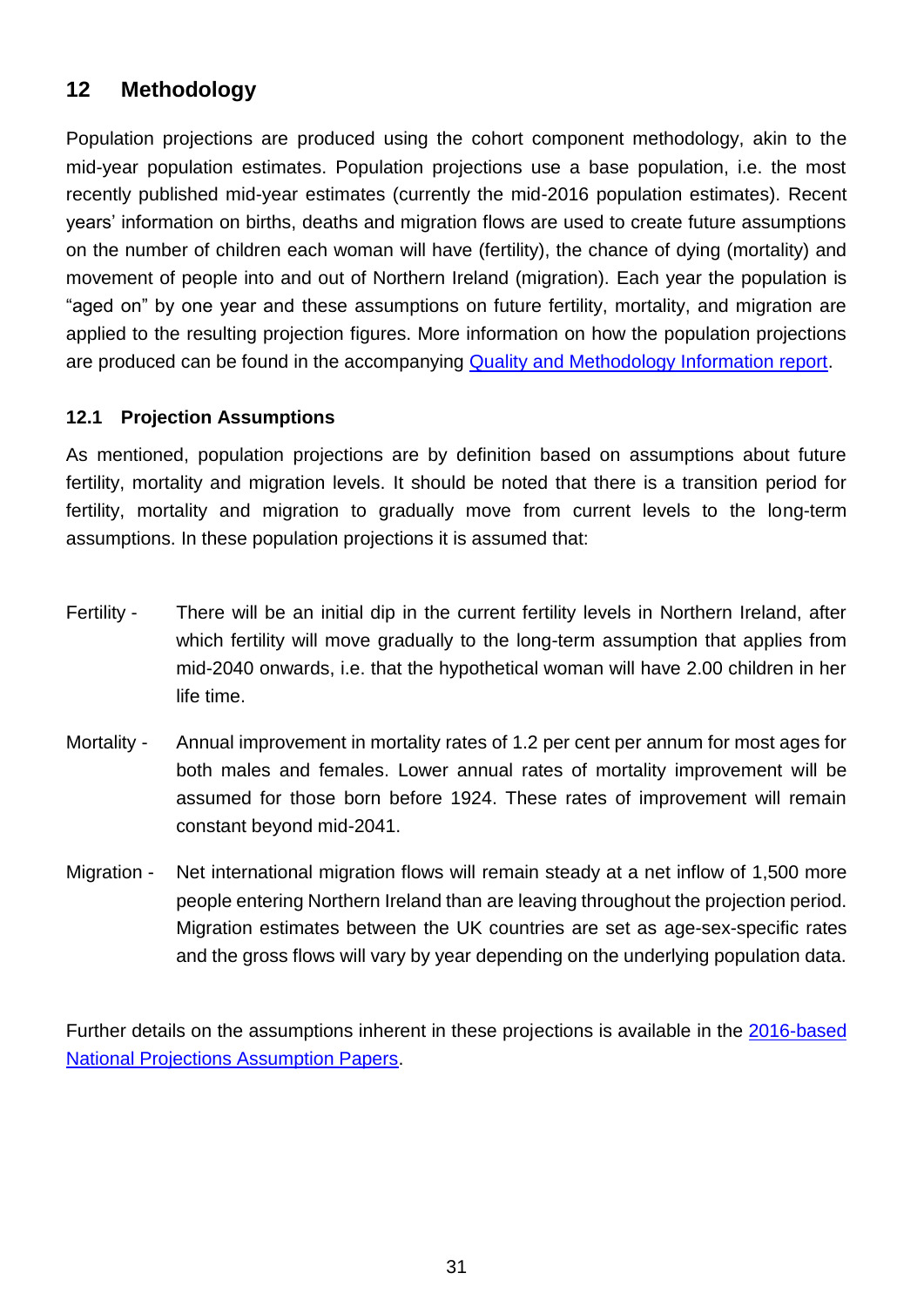# <span id="page-31-0"></span>**13 Data Quality**

Population projections for the UK and the four constituent UK countries are calculated by ONS, and figures for each UK country are sent to their respective statistical organisations for quality assurance. This process includes such exercises as analysing the future fertility, mortality and migration figures (and associated assumptions) to make sure they are plausible, and calculating and analysing sex ratios. In addition, as seen in **Section 10**, the latest population projections are also compared with the previous projections (in this case 2014-based) in order to analyse the differences between them and any impacts these may have on the figures<sup>12</sup>.

The following sections take each element of the projections in turn and provide information relating to data quality.

#### **13.1 Base Population – Population Estimates for Northern Ireland (2016)**

Mid-year population estimates are created using a variety of administrative data sources. A brief outline of these sources, and how quality is assured for each one, is detailed in the [population](https://www.nisra.gov.uk/publications/population-estimates-and-projections-data-quality-document)  [estimates and projections data quality document.](https://www.nisra.gov.uk/publications/population-estimates-and-projections-data-quality-document)

The estimates of the population aged 85 and over provide a further age breakdown of those aged 90 and over, by single year of age up to 104 years, and for those aged 105 and over. A brief outline of the data used to create these figures, and how quality is assured for each one, is detailed in the Estimates of the Population Aged 85 and over, Northern Ireland (2016) [methodology and quality paper.](https://www.nisra.gov.uk/publications/estimates-population-aged-85-and-over-northern-ireland-2016-and-2001-2015-revised)

#### **13.2 Assumptions – Births and Deaths**

l

Information supplied at birth / death registration is generally believed to be correct since wilfully supplying false information may render the informant liable to prosecution for perjury. Birth and death figures by sex (and also by single year of age for deaths) are obtained from registrations with the General Register Office (GRO). All such events which occurred in the year between 1 July and 30 June are included in the mid-year population estimates.

During registrations, information provided is first checked by the informant before being finalised on the GRO's electronic system. Appropriate validation checks are embedded within the system to help the Registrar with this process. Statistics are extracted directly from the system and are subjected to further checks by the Vital Statistics team in NISRA's Demography & Methodology Branch, and again by the Population and Migration team when the relevant data are supplied to them.

<sup>&</sup>lt;sup>12</sup> Further comparisons with historical projections can be found in the ONS National Population Projections Accuracy **[Report](http://www.ons.gov.uk/ons/guide-method/method-quality/specific/population-and-migration/population-projections/national-population-projections-accuracy-report.pdf)**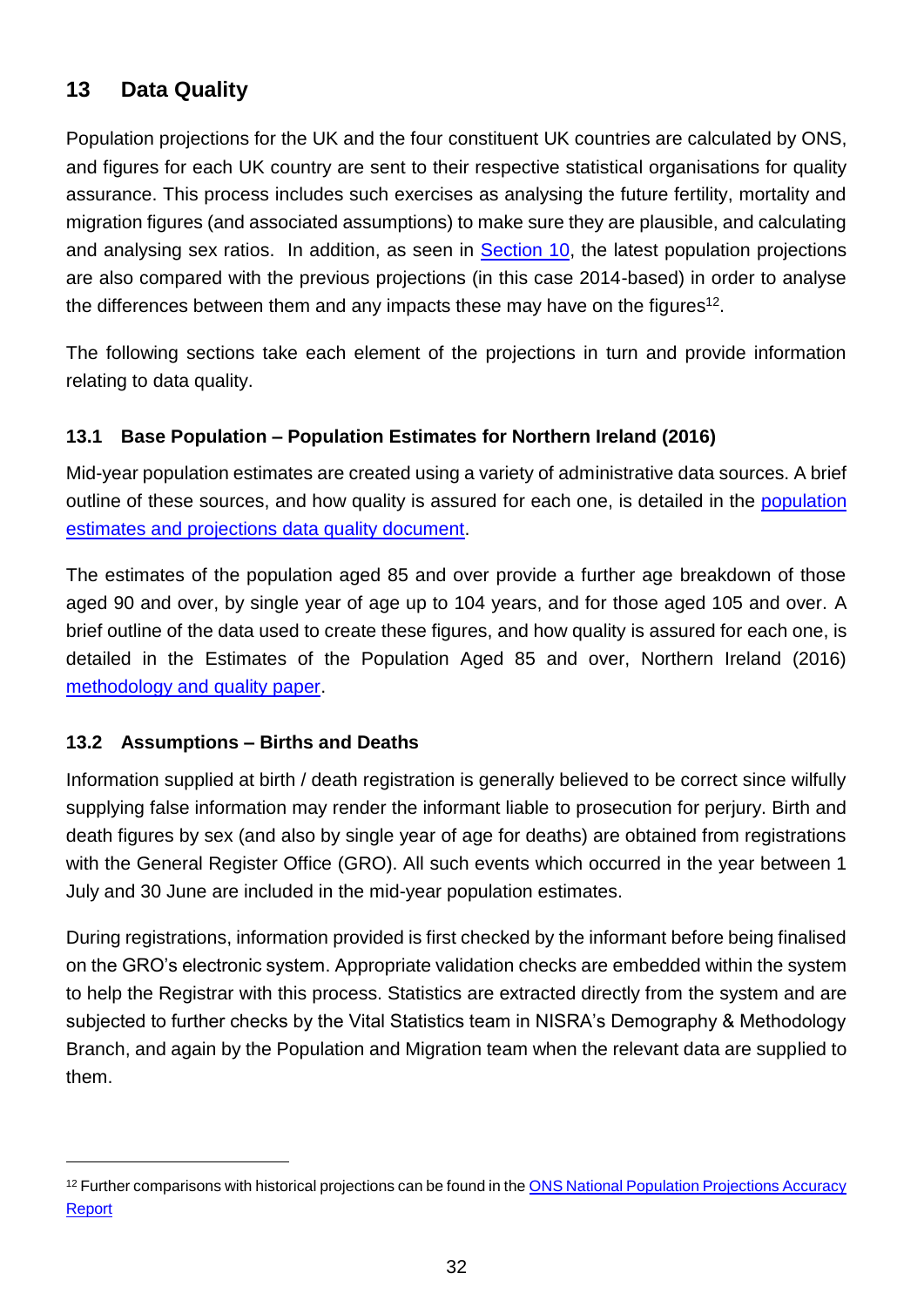Quality Assessment Reports are available online and contain further details on the quality of [birth](https://www.nisra.gov.uk/publications/northern-ireland-birth-statistics-quality-assessment) and [death](https://www.nisra.gov.uk/publications/northern-ireland-death-statistics-quality-assessment) statistics.

#### **13.3 Assumptions – Migration**

Migration is the most difficult component of population change to measure, as unlike births and deaths, there is no complete system for registering migration. Migration is estimated using transfers observed in medical cards, detailing the list of patients registered with a family doctor:

- inflows (people who come to live in Northern Ireland for a period of at least one year) are estimated by counting the number of people who registered or re-registered with a family doctor
- outflows (people who leave Northern Ireland for a period of at least one year) are estimated by counting the number of people who de-registered with a family doctor.

Medical card data<sup>13</sup> are collated by the Business Service Organisation (BSO) and validation checks are undertaken by the statisticians within that organisation. When the data are then sent to NISRA further checks are carried out, including data cleansing and comparisons with previous years' data. When the medical card data are processed to calculate migration estimates, figures for migration to / from Great Britain are agreed between the different UK administrations to provide as much accuracy and comparison between UK administrations as is possible for users.

### **13.4 Assumptions – Final Figures**

l

The projection assumptions are based on the best and most recent births, deaths, and migration data available. Data for Northern Ireland, Scotland, and Wales are sent to the Office for National Statistics (ONS) by the country's corresponding statistics agency: Northern Ireland Statistics and Research Agency (NISRA), National Records of Scotland (NRS), and Welsh Government (WG). ONS liaises with NISRA, NRS, and WG in order to produce provisional assumptions. An expert academic advisory panel is involved in analysing the assumptions in order to advise ONS on current and emerging demographic trends and their possible implications for the national population projections. The expert panel provides advice only. The responsibility for final decisions on the assumptions remains with ONS, NISRA, NRS, and WG.

Each statistical organisation also issues consultation papers to key stakeholders detailing the provisional agreed assumptions. Any issues brought up at this point are addressed where possible, before the final assumptions are agreed by the four UK countries. The consultation papers issued, as well as papers containing more in-depth information on the final agreed assumptions on future fertility, mortality, and migration, are available on the [ONS website.](https://www.ons.gov.uk/peoplepopulationandcommunity/populationandmigration/populationprojections/methodologies/2016basednationalpopulationprojectionsconsultationpapers#2016-based-national-population-projections-consultation-papers)

<sup>&</sup>lt;sup>13</sup> In previous reports, medical card data was referred as "health card" data.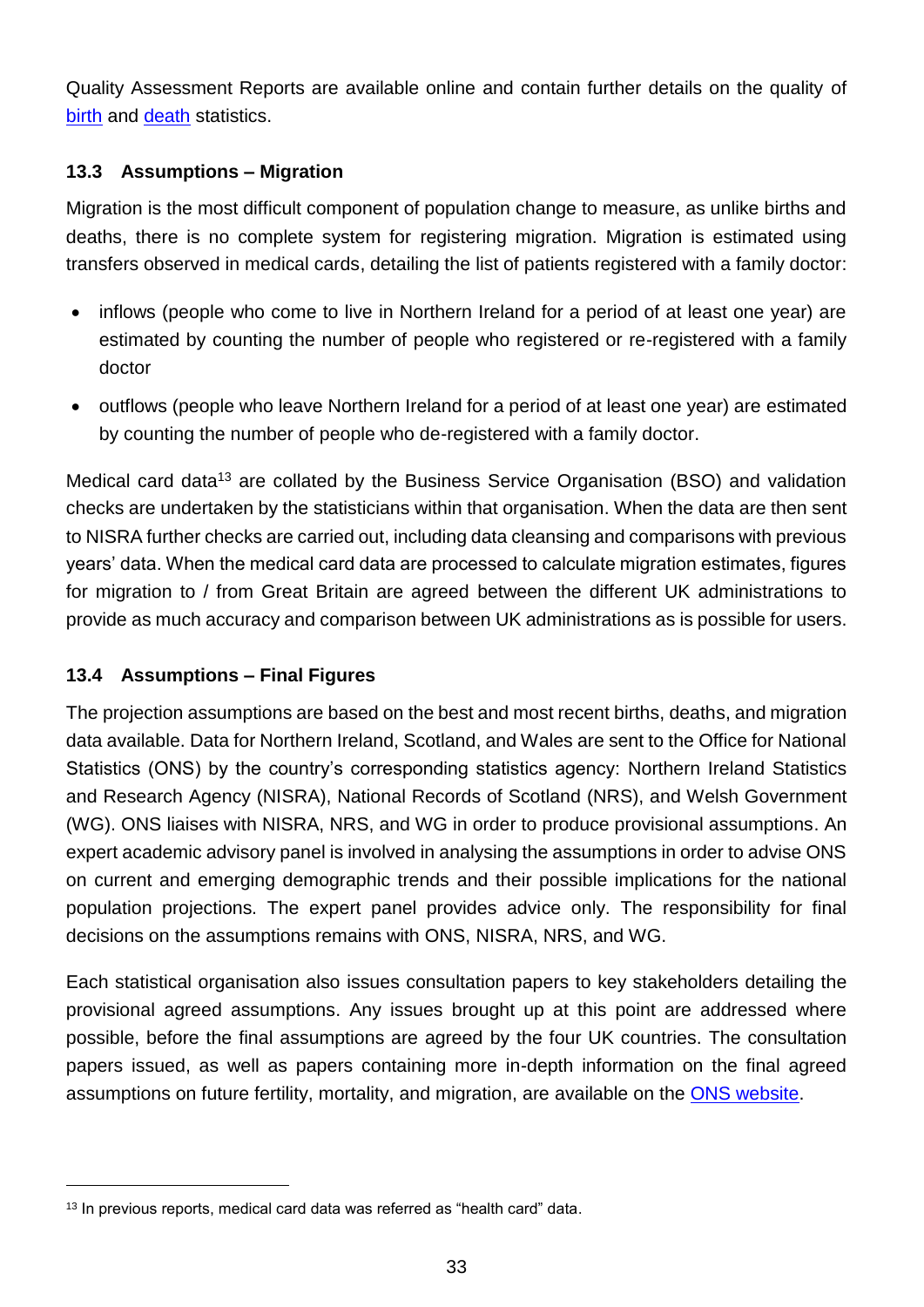#### **13.5 National Statistics**

National Statistics are produced to high professional standards set out in the Code of Practice for Official Statistics. They undergo regular quality assurance review to ensure they meet customer needs. They are produced free from any political interference. The United Kingdom Statistics Authority has designated these statistics as National Statistics, in accordance with the Statistics and Registration Service Act 2007 and signifying compliance with the Code of Practice for Official Statistics.

Designation can be broadly interpreted to mean that the statistics:

- meet identified user needs;
- are well explained and readily accessible;
- are produced according to sound methods; and
- are managed impartially and objectively in the public interest.

Once statistics have been designated as National Statistics it is a statutory requirement that the Code of Practice shall continue to be observed.

In line with the Statistics and Registration Service Act 2007, and signifying compliance with the Code of Practice for Official Statistics in 2011, the United Kingdom Statistics Authority (UKSA) appointed this publication as a National Statistics publication. Population estimates and projections for Northern Ireland statistics were re-assessed by the Statistics Authority in July 2015 [\(UK Statistics Authority Assessment Report\)](https://www.statisticsauthority.gov.uk/wp-content/uploads/2015/07/images-assessmentreport312populationestimatesandprojectionsfornorthernirelan_tcm97-44795-1.pdf). Following work to address recommendations that emerged from the assessment [\(Assessment Action Plan\)](https://www.nisra.gov.uk/publications/population-estimates-and-projections-northern-ireland-national-statistics-assessment), UKSA confirmed the redesignation of these statistics as National Statistics in August 2016 (see [letter of designation\)](https://www.nisra.gov.uk/publications/population-estimates-and-projections-northern-ireland-national-statistics-assessment).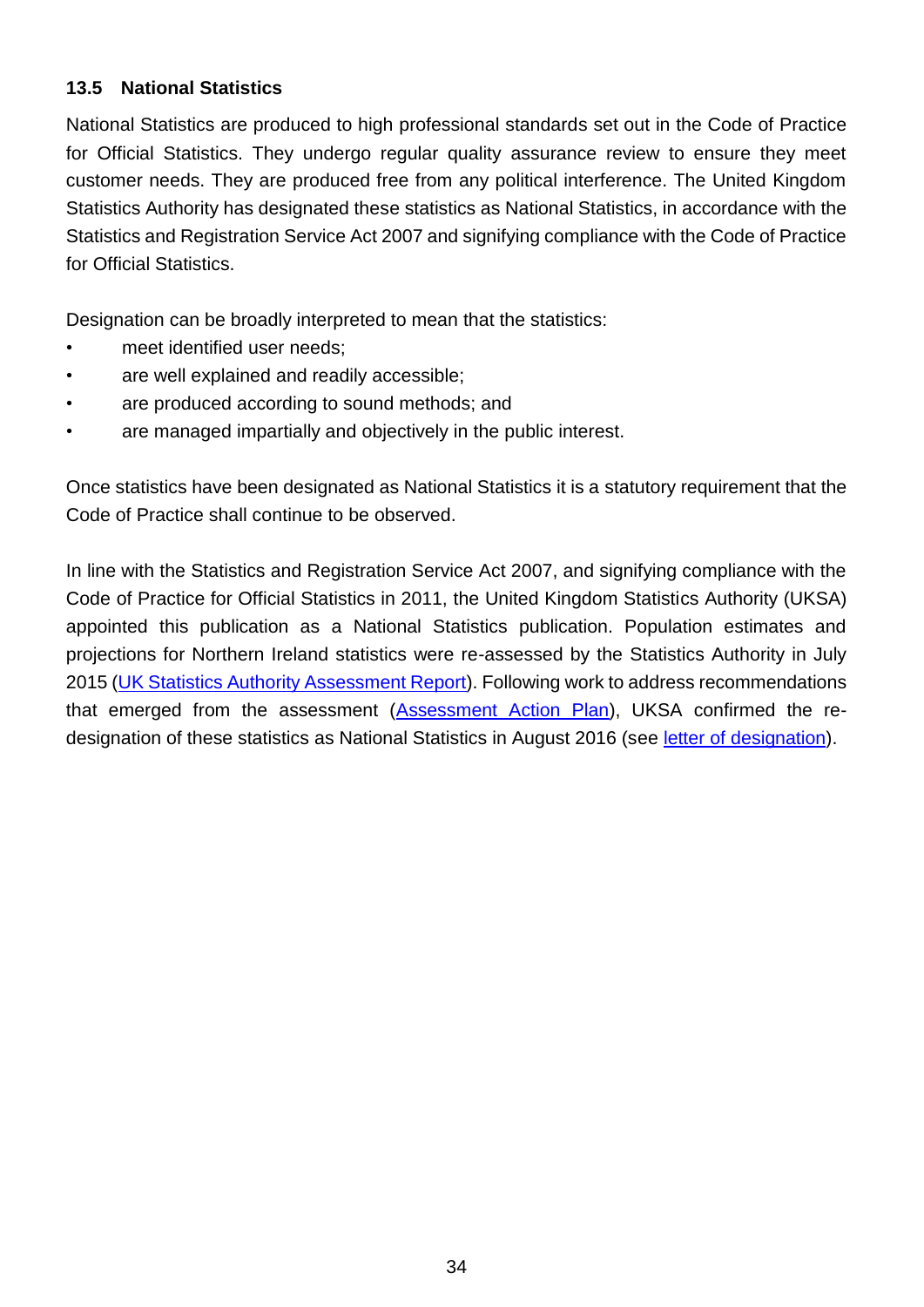# <span id="page-34-0"></span>**14 Limitations**

Population projections are based on assumptions derived from recent observed trends in fertility, mortality and migration. Therefore, these projections are not forecasts and do not attempt to predict the impact that future government policies, changing economic circumstances or other factors might have on demographic behaviour (e.g. the UK leaving the EU). While future policy changes are not taken into account, projections do reflect the impact of past policy and economic changes.

The future population of an area is often strongly influenced by the initial base population. The reliability of projections decreases over time due to the cumulative process of population change, as well as the inherent uncertainty of demographic behaviour.

Figures for the number of children are more difficult to project than for the number of adults, due to assuming fertility levels and parental migration. In contrast, the number of older adults are relatively more straightforward to project as they are not affected by fertility assumptions, and are less likely to be affected by migration assumptions (the numbers of inflows and outflows decrease with age).

The International Passenger Survey (IPS) is used by England, Wales and Scotland to estimate international migration. NISRA is unable to use this source due to issues relating to the use of the IPS in Northern Ireland. The main issues are i) that the IPS does not cover the land border between Northern Ireland and the Republic of Ireland, and ii) there is uncertainty introduced when "Ireland" is given in response to survey questions – some people stating "Ireland" as their origin or destination may be referring to Northern Ireland. This means there is a methodological inconsistency for the international migration statistics of Northern Ireland and the rest of the UK. Northern Ireland migration statistics have been previously assessed by the UK Statistics Authority, who found them to be fit for purpose<sup>14</sup>.

**NISRA October 2017**

l

<sup>14</sup> UKSA Assessment Report - [Statistics on Demography and Vital Events in Northern Ireland \(2011\)](http://www.nisra.gov.uk/archive/demography/UKSA_Assessment.pdf)